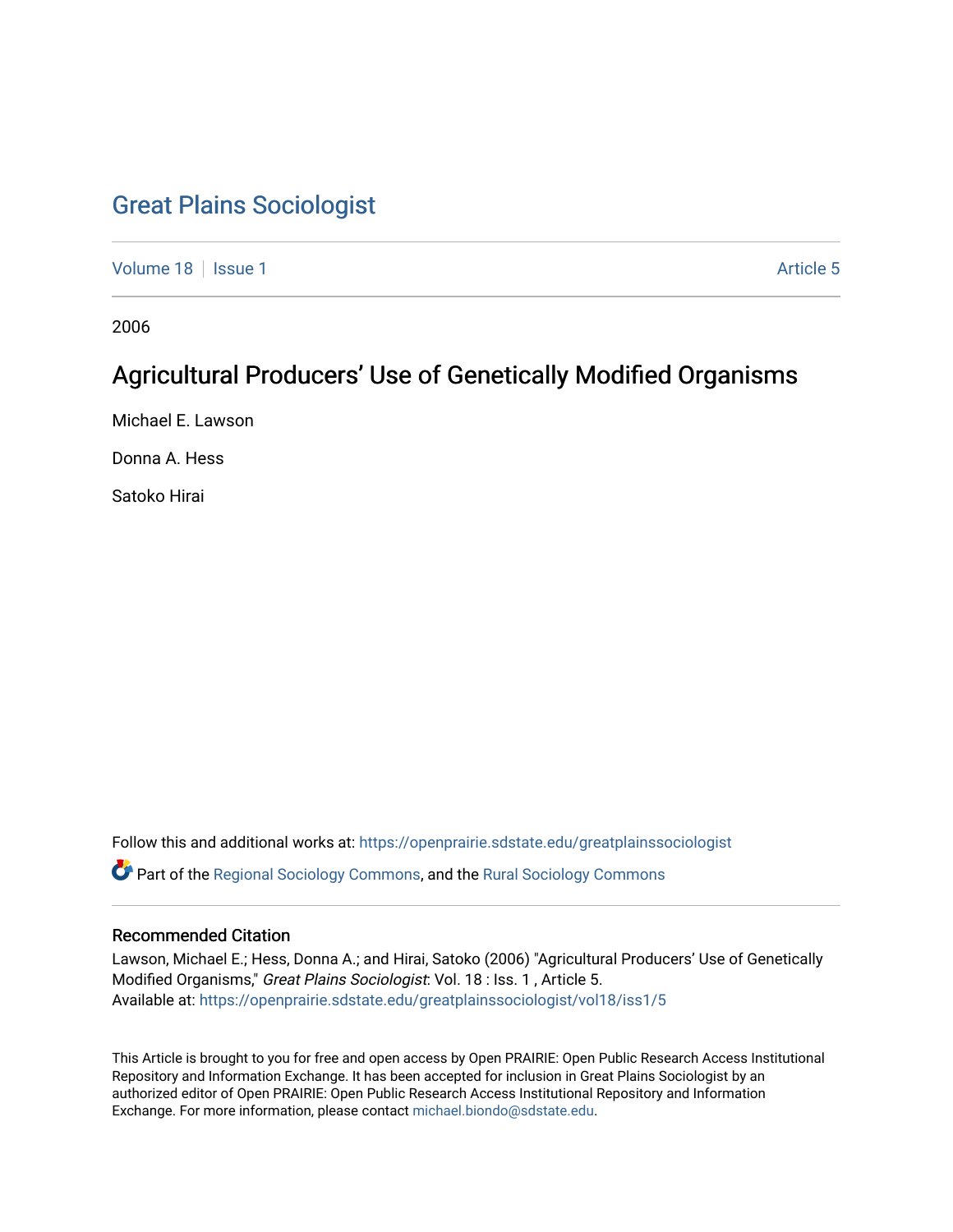# Agricultural Producers' Use of Genetically Modified **Organisms**



Michael E. Lawson<sup>\*</sup> Donna J. Hess Satoko Hirai

Abstract A random sample of agricultural producers from North and South Dakota, Minnesota, Iowa, and Wisconsin is used to examine producers' decisions to use or not use genetically modified organisms. Using the rational choice theoretical framework to guide analyses, the associations between proportion of genetically modified corn acres grown by agricultural producers and perceived cost, perceived risk, and perceived benefit. Results indicated that 1) perceived cost was significantly, negatively associated with proportion of GM corn acres planted; 2) perceived risk was significantly, negatively associated with proportion of GM corn acres planted; and 3) perceived benefit was significantly, positively associated with proportion GM corn acres planted.

## INTRODUCTION

 $\overline{a}$ 

Agricultural producers (farmers and ranchers) have adopted genetically modified organisms (GMO)<sup>1</sup> at arguably the quickest rate of any farming technology in history (Conko 2003). The genetic modification of agricultural plants and animals—often referred to as agricultural biotechnology—has sparked substantial debate (Barham 1996; Barham and Foltz 2002; Darr and Chern 2002; Foltz and Chang 2002; Lawson et al. 2003a; Nelson 2001; Shanahan et al. 2001; Wimberley and Thompson 2002; Zarnstorff 2003). Such debate involves not only the biological and agricultural science issues of gene discovery and gene manipulation, but also economic issues such as concerns about the marketing of GMOs, ethical concerns, such as issues related to moral acceptance, and social dimensions, such as consumer attitudes and concerns about the use of GMOs (Lawson et al. 2003a). Opinions range from those suggesting

<sup>∗</sup> Michael E. Lawson, Ph.D., Suzuka National College of Technology, Department of General Education, Shiroko-cho, Suzuka-city, Mie, 510-0294, Japan. e-mail: lawson@genl.suzuka-ct.ac.jp.

 $1$  A genetically modified organism may be defined as an organism that has been modified by genetic engineering to contain a gene from an outside source (Nelson 2001).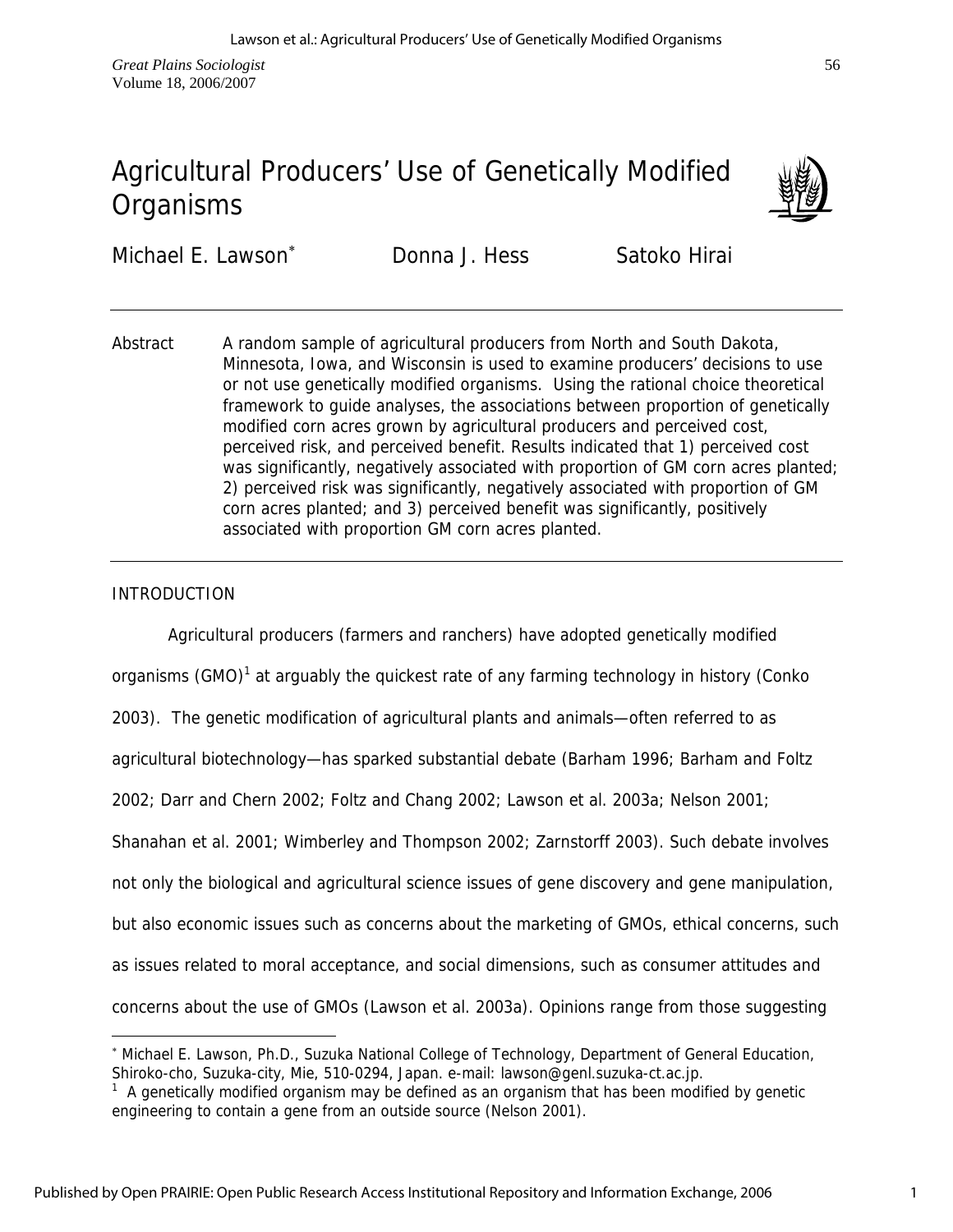GMOs should be banned altogether to those strongly supportive of their development (Barham and Foltz 2002; Darr and Chern 2002; Foltz and Chang 2002; Lawson, Stover, and Hess 2003; Shanahan, Scheufele, and Lee 2001; Zarnstorff 2003). Proponents of GMOs point to benefits such as their insect, weed, and disease resistant capabilities, while opponents mention issues such as possible threats to human and environmental health. The former argue that GMOs result in saved time, fewer farming inputs, saved money, and increased crop yields, while decreasing reliance on chemical use (Conko 2003). The latter argue that GMOs may be unsafe for human consumption and that wild biodiversity may be harmed by the elimination of beneficial insects, among other living organisms (Conko 2003).

 Thus, factors associated with the use and non-use of GMOs by agricultural producers have been extensively reviewed (ACGA 2001a; ACGA 2001b; Barham 1996; Barham and Foltz 2002; Chen, Barham, and Buttle 2001; Christison 1998; Darr and Chern 2002; Foltz and Chang 2002; Lawson et al. 2003; Lawson, Stover, Hess, and Gorham 2003; Light 2000; NASS 2002; Nelson 2001; Shanahan et al. 2001; Wimberley 2002; Wimberley and Thompson 2002; Yearley 2001; Zarnstorff 2003). Some commonly identified factors that positively influence the adoption of GMOs are lower expenses and higher profits (NASS 2002), decreased labor involvement, improved weed control and a reduction in herbicide use (Chen et al. 2001). However, factors such as having to apply more insecticide than expected, having higher expenses than anticipated, and realizing lower profits than expected, have been noted for their adverse influence on the adoption of GMOs (ACGA 2001a). Additionally, consumer and foreign market concerns (ACGA 2001a), the issue of segregation (ACGA 2001b), and possible adverse effects on human and environmental health (Christison 1998; Light 2000), have also been noted as reasons for the de-adoption of GMOs.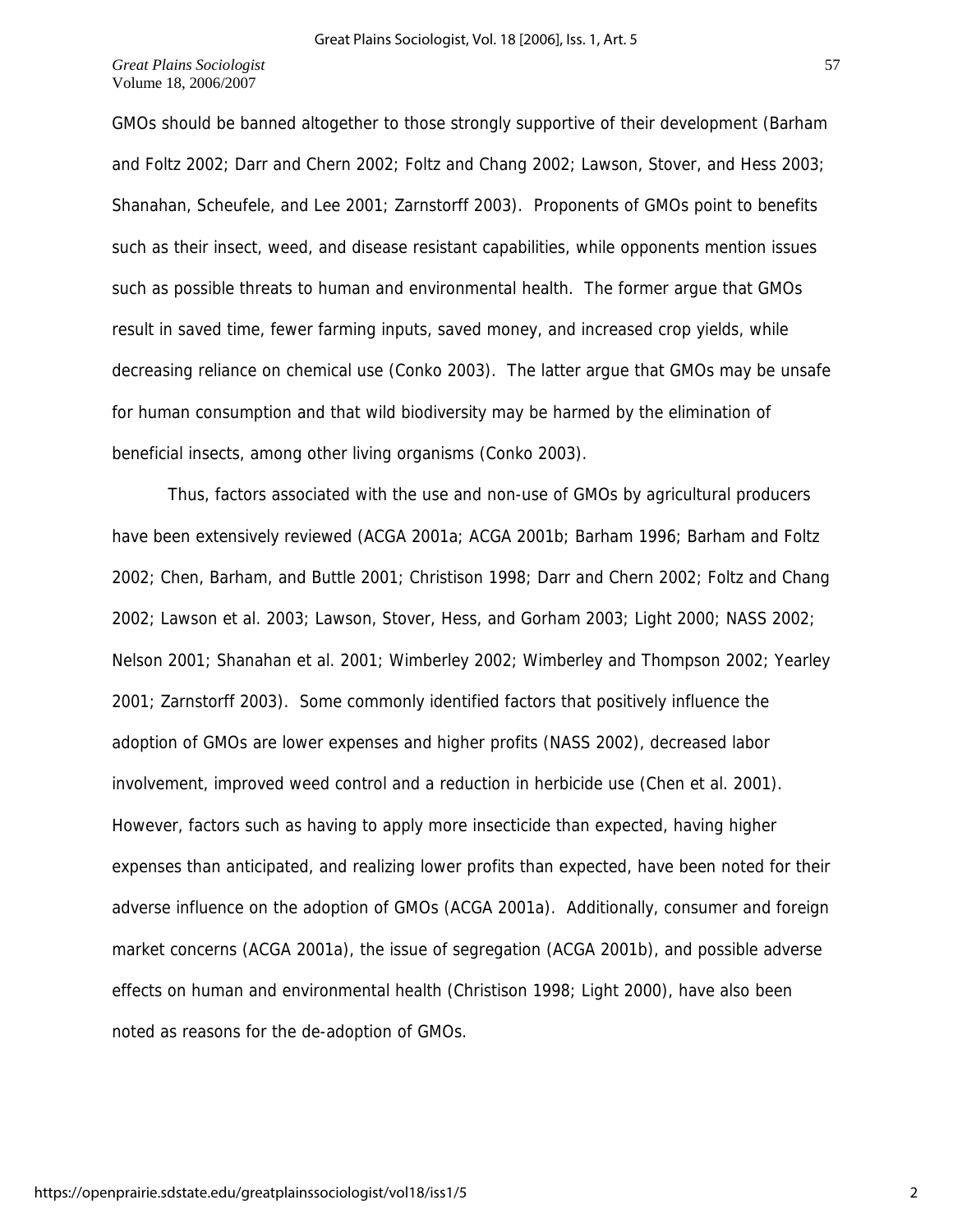## *Great Plains Sociologist*  Volume 18, 2006/2007 Lawson et al.: Agricultural Producers' Use of Genetically Modified Organisms

 While the rate of GMO use has been extensively reviewed, there has yet to be an attempt to explain why individual agricultural producers choose to use or not use GMOs. At a recent international conference on agricultural biotechnology, Darr and Chern (2002:21) commented: "The study completes the objectives and offers a challenge to future researchers to answer not only how quickly are GMOs being adopted, but why farmers are adopting them." The current study responds to this challenge through the use of a rational choice theoretical framework which views the most basic unit of social life as individual human action (Coleman 1990; Scott 1999).

 The current paper thus examines the individual agricultural producer's decision to plant GMOs, testing hypotheses stemming from a rational choice theoretical framework that suggests that individuals make decisions after an assessment of costs, risks, and benefits. In applying this framework, three indices are constructed: 1) cost index; 2) risk index; and 3) benefit index. Then, focusing specifically on the adoption of genetically modified (GM) corn, the following associations are examined: 1) the association between producers' scores on the cost index and the proportion of GM corn grown on their farming operations; 2) the association between producers' scores on the risk index and the proportion of GM corn grown on their farming operations; and 3) the association between producers' scores on the benefit index and the proportion of GM corn grown on their farming operations.

#### Rational Choice Theoretical Model

 According to a rational choice perspective, agricultural producers who choose to use GMOs do so because it helps them maximize their utility in reference to their hierarchy of value preferences. That is, use of GMOs is believed to be a benefit to the agricultural producer because they help in achieving a highly valued preference—for instance, profitability (Saltiel et al. 1994). If an action is perceived to benefit the actor by helping that actor achieve a highly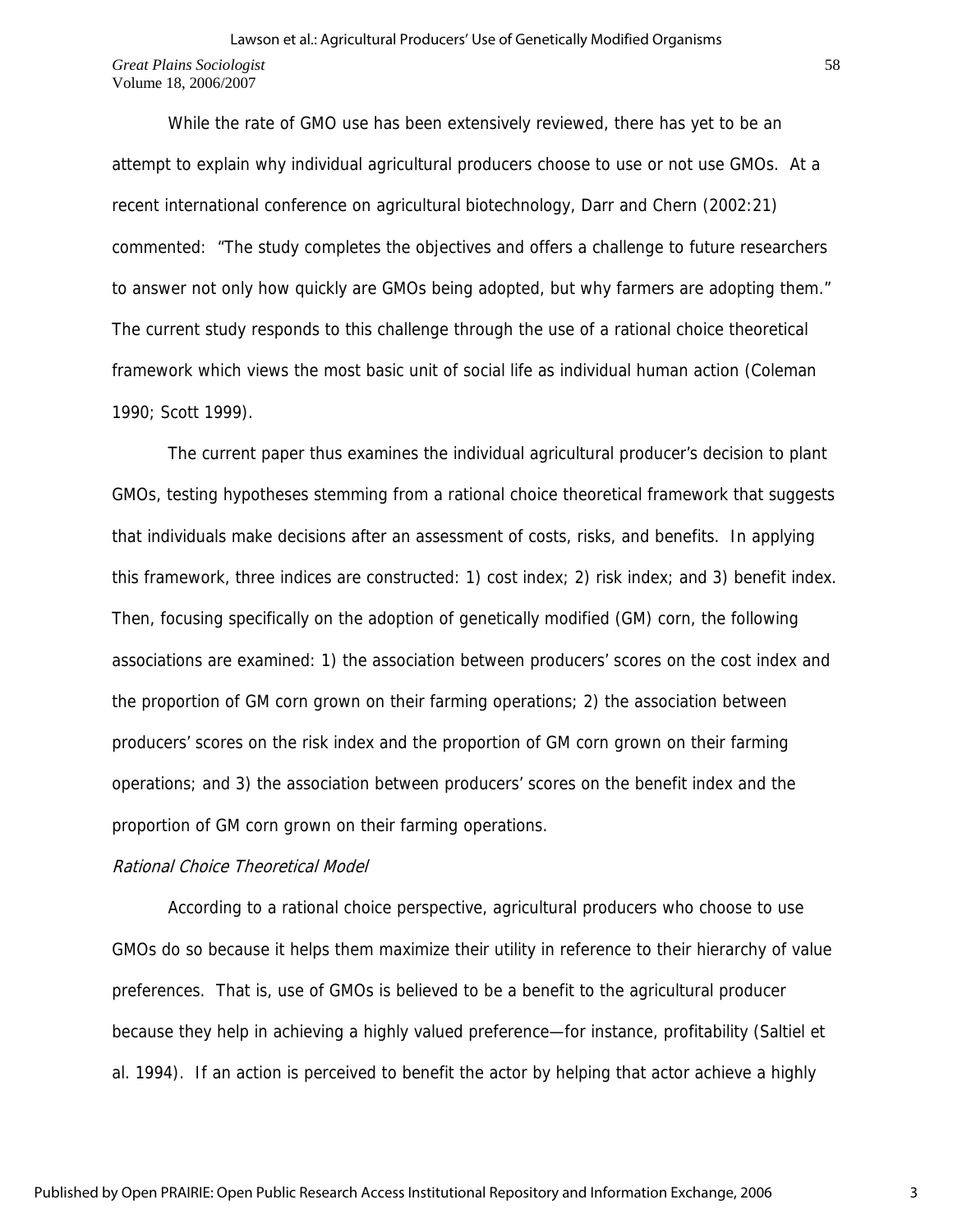valued preference, the actor will engage in that act. Thus, perceived benefit should be positively related to GMO use if it is believed that GMO use will help achieve a valued preference. At the same time, agricultural producers also factor in the rational calculation of costs and risks associated with their choices. This is because costs and risks influence the likelihood of achieving the highly valued preference (Hechter 1987; Oberschall 1994). According to a rational choice perspective, then, agricultural producers choose to use GMOs after an assessment of cost, risk and benefit. Perceived cost and risk should be negatively associated with GMO use and perceived benefit should be positively associated with GMO use. Agricultural Producers' Decisions to Use or Not Use GMOs

 According to the literature, some of the key benefits perceived to be associated with GMO use are their ability to cut operating expenses like herbicides and fertilizers (Carpenter and Gianessi 2001; Chen et al. 2001; Darr and Chern 2002; Lawson et al. 2003a; Lawson et al. 2003b), their ability to increase crop yields (Carpenter and Gianessi 2001; Lawson et al. 2003b), and their ability to help solve farm surplus (Lawson et al. 2003b; Lemaux 2001 Thompson 2000). The perception that GMO use entails these benefits should positively influence a producer's decision to use the technology.

 Further, the perception that GMOs are costly should be negatively associated with an agricultural producer's decisions to use GMOs. The main perceived costs associated with GMO use are that they increase farm surplus (ACGA 2000; Bessieres 2000; Lemaux 2001; Thompson 2000), they require impractical segregation (ACGA 2000b; Lawson et al. 2003b), and that they pose a serious health hazard to consumers (Chandler 2000; Krebs 2000; NFFC 1999; NFFC 2001). The perception that GMO use entails these costs should negatively influence a producer's decision to use the technology.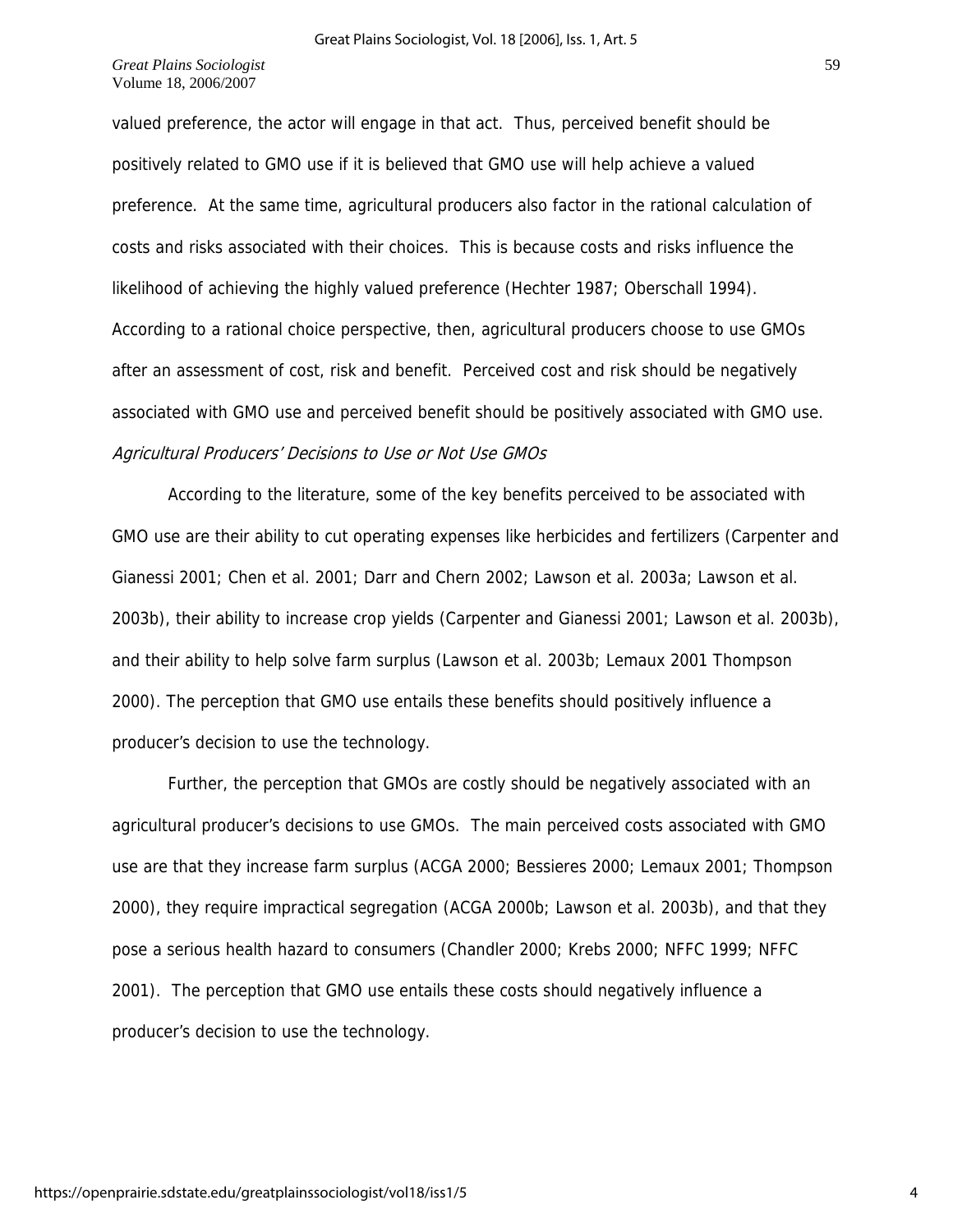Lastly, the perception that GMOs represent a risk should be negatively associated with an agricultural producer's decision to use GMOs. The calculation of the expected benefit that might be gained by choosing to use GMOs is tempered by the perception of how probable the receipt of the benefit will be (Turner 1991). Risk influences this calculation. Some of the main perceived risks associated with GMO use are issues of domestic market risk and their future acceptance by U.S. and foreign consumers (ACGA 2001a; Chandler 2000; Darr and Chern 2002; Goldberg 2002; Lawson et al. 2003b) and concern about risks to human health (Chandler 2000; Krebs 2000; Lawson et al. 2003a; Lawson et al. 2003b; NFFC 2001). The perception that GMO use entails these risks should negatively influence a producer's decision to use GMOs.

#### METHODOLOGY

 $\overline{a}$ 

#### Sample, Data Collection, and Research Instrument

As part of the research activities of a consortium<sup>2</sup> investigating the social, economic, and ethical aspects of agricultural biotechnology, in July, 2002, a survey on that topic was mailed to a randomly selected sample of agricultural producers in Iowa, Minnesota, North Dakota, South Dakota, and Wisconsin. The survey was designed to determine respondents' attitudes, values, and practices related to GMOs, as well as their thoughts concerning the practical challenges of GMO use. To assure adequate representation of organic producers, the survey was also sent to a sample of certified organic producers in the same five states. The latter sample was obtained from Northern Plains Sustainable Agricultural systems. The larger sample was obtained from a commercial firm that provides names and addresses for samples. The efforts resulted in a sample size of 937 agricultural producers. The response rate was 31 percent.

 $2$  The Consortium to Address the Social, Economic, and Ethical Aspects of Agricultural Biotechnology. Funded by: The Initiative for Future Agriculture and Food Systems, Cooperative State Research, Education, and Extension Service, United States Department of Agriculture, Under Agreement No. 00- 52100-9617.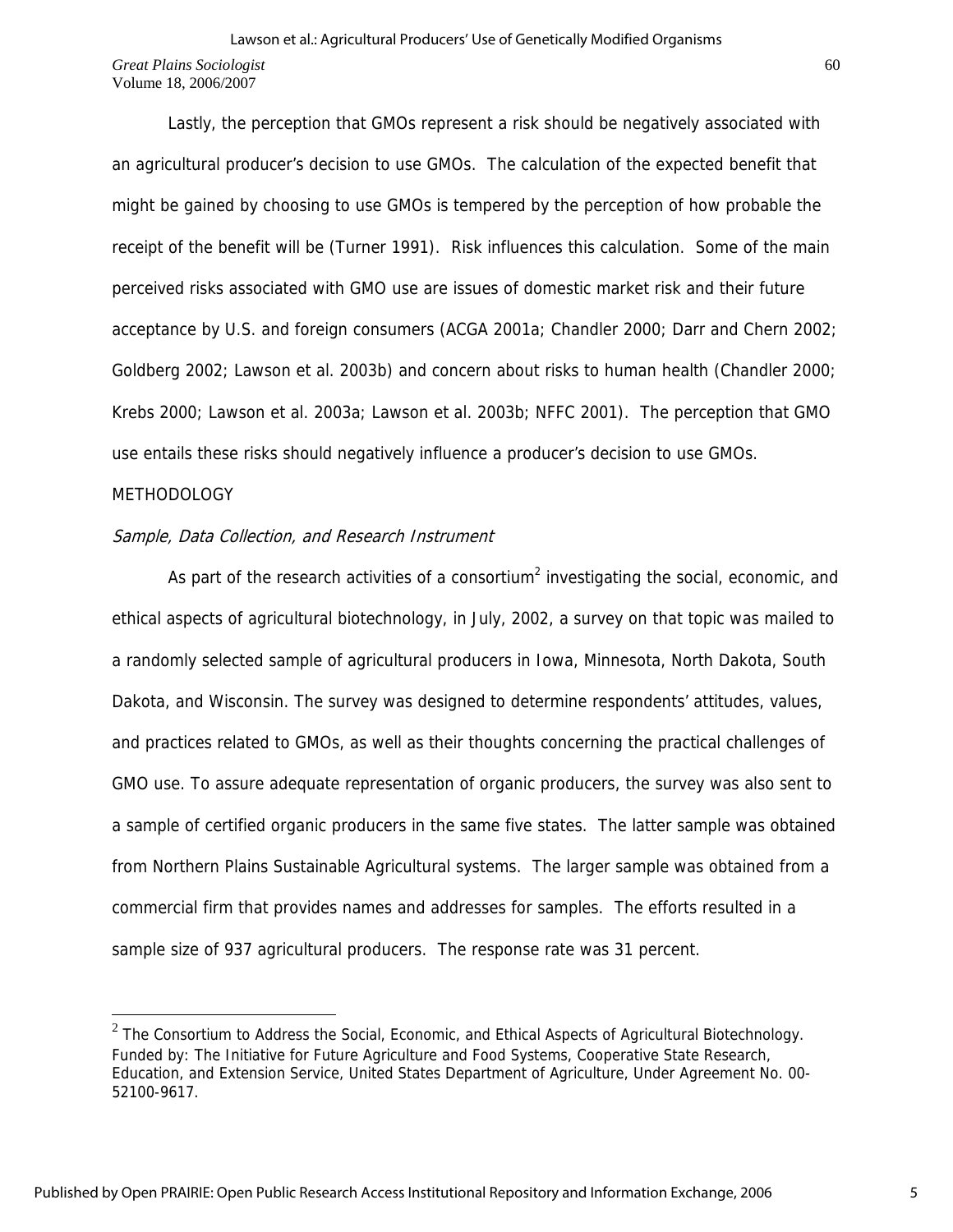## Null Form of Research Hypotheses

- $H<sub>0</sub>1$ : There is no association between the perceived cost by agricultural producers of using GMOs and the proportion of GM corn acres planted.
- $H<sub>0</sub>2$ : There is no association between the perceived risk by agricultural producers of using GMOs and the proportion of GM corn acres planted.
- H<sub>0</sub>3: There is no association between the perceived benefit by agricultural producers of using GMOs and the proportion of GM corn acres planted.

## Variables and Their Measurement

Dependent Variable. The dependent variable in this study was proportion of GM corn acres planted. This was a ratio comparing the number of GM corn acres a producer had planted relative to the total number of acres the producer had planted in that same crop. Corn is one of America's leading crops (Barkema 2000). The proportion of GM corn acres planted was used as the dependent variable in this study because of the prevalence of GM corn in U.S. agricultural (Conko 2003; Zarnstorff 2003). In 2002, 34 percent of all corn grown in the U.S. was a GM variety (Conko 2003). Additionally, agricultural producers have indicated that among the reasons they use GMOs is because of their resistance to herbicides and pesticides. Some GM varieties have genes inserted that make them resistant to the former and some to the latter. GM corn includes varieties of both types.

Proportion of GM Corn. Respondents were asked, "In 2001, how many total acres did you plant and how many did you plant with GM varieties?" Included in the response category was corn and genetically modified corn. The proportion of GM corn acres planted relative to the total number of corn acres the producer had planted was determined by calculating the ratio.

Independent Variables. The independent variables used in this study were perceived cost, perceived benefit, and perceived risk. An index for each of these variables was created.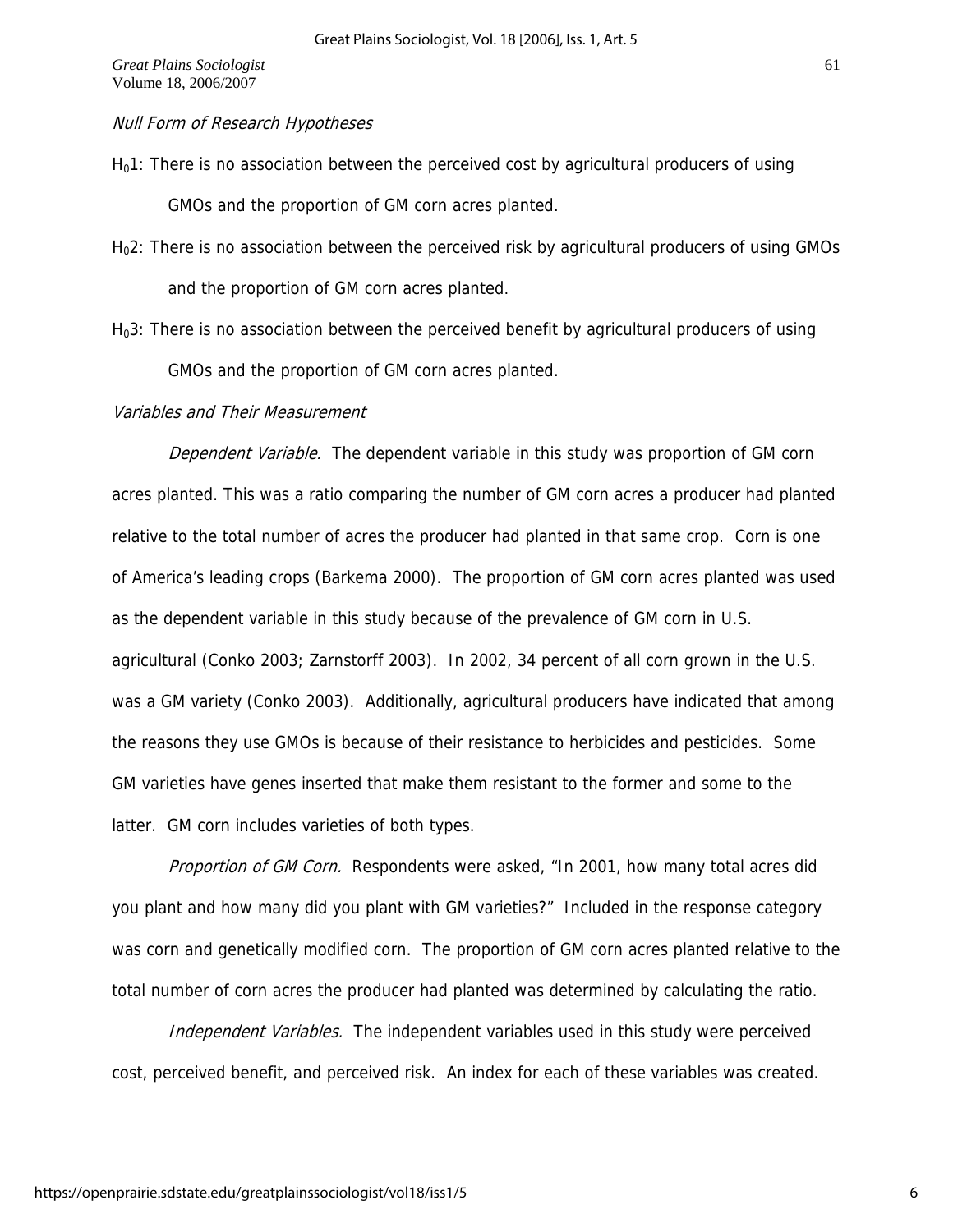Perceived Cost Index. The index measuring perceived cost consisted of four survey

items (see Table 1) and resulted in a Cronbach's alpha reliability analysis indicated a reliability

coefficient of .7151.

**Table 1** Perceived Cost Index\* (Independent variable for hypothesis 1)

| <b>Response Category</b>                                                                                                                                               |                      |                 |       |                   |  |  |  |
|------------------------------------------------------------------------------------------------------------------------------------------------------------------------|----------------------|-----------------|-------|-------------------|--|--|--|
| <b>Recoded Items*</b>                                                                                                                                                  | Strongly<br>Disagree | <b>Disagree</b> | Agree | Strongly<br>Agree |  |  |  |
| The use of genetically modified<br>organisms will harm American<br>farmers by increasing farm<br>surpluses.                                                            |                      | $\overline{2}$  | 3     | 4                 |  |  |  |
| The segregation of genetically<br>modified crops from non-<br>genetically modified crops is<br>not practical.                                                          |                      | $\overline{2}$  | 3     | 4                 |  |  |  |
| If genetically modified crops<br>had to be segregated from<br>non-genetically modified crops<br>at the farm level, I would not<br>plant genetically modified<br>crops. |                      | $\overline{2}$  | 3     | 4                 |  |  |  |
| Foods that have been produced<br>using genetic modification pose<br>a serious health hazard to<br>consumers.                                                           |                      | $\mathfrak{D}$  | 3     | 4                 |  |  |  |
| Range of Possible Scores*                                                                                                                                              |                      |                 |       | 16                |  |  |  |

• Level of data is ordinal.

∗ Each item in this index counts equally. Items are not weighted.

\*The range of possible scores for this index is 4-16. The greater the index score, the greater the perceived cost.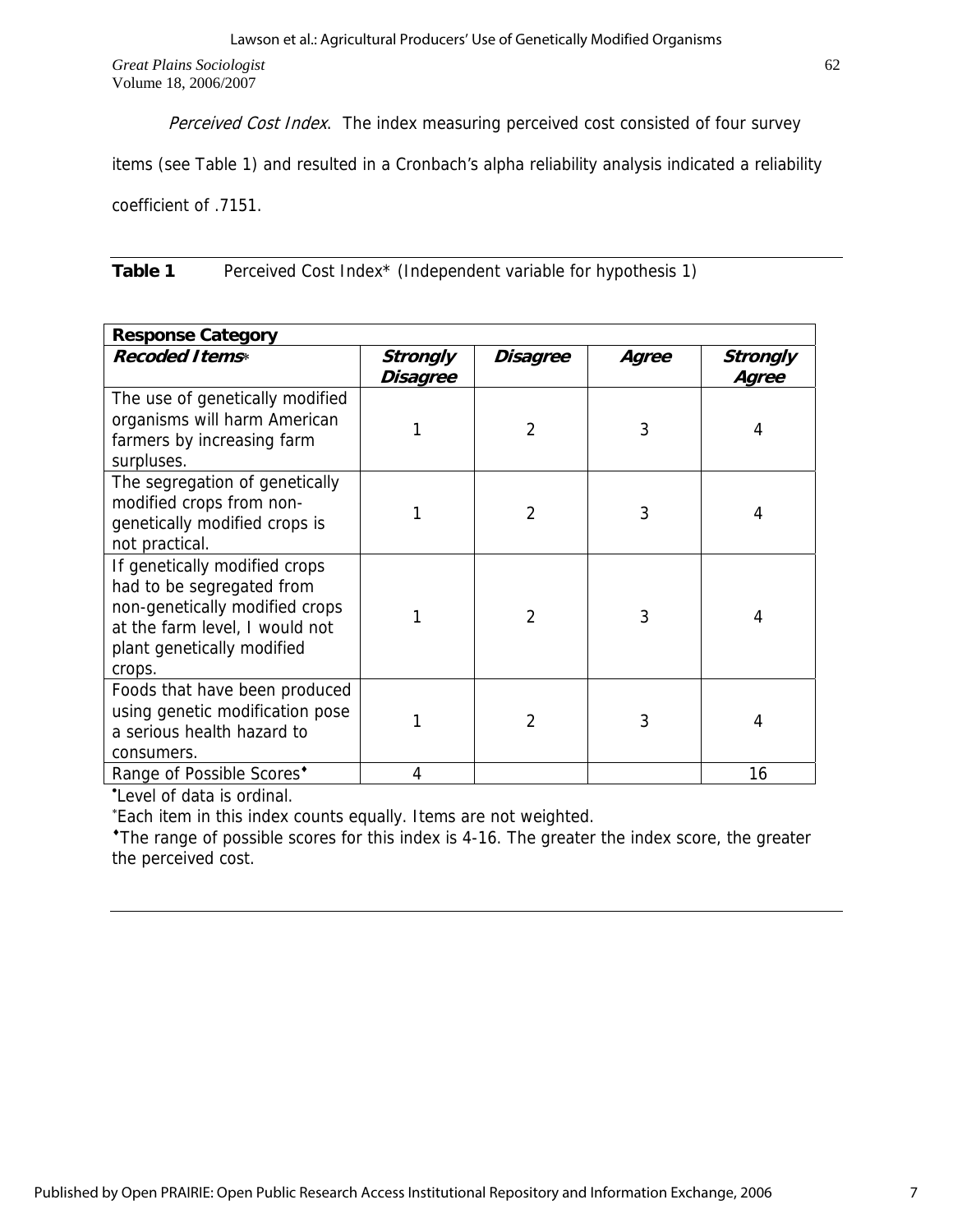Perceived Risk Index. The index measuring perceived risk consisted of five survey items

(see Table 2). Cronbach's alpha reliability analysis indicated a reliability coefficient of .7476 for this index.

**Table 2** Perceived Risk Index\* (Independent variable for hypothesis 2)

| <b>Response Category</b>                                                                                                       |                             |                |       |                          |  |  |  |
|--------------------------------------------------------------------------------------------------------------------------------|-----------------------------|----------------|-------|--------------------------|--|--|--|
| <b>Recoded Items*</b>                                                                                                          | <b>Strongly</b><br>Disagree | Disagree       | Agree | <b>Strongly</b><br>Agree |  |  |  |
| I am concerned whether or not<br>U.S. consumers will accept<br>genetically modified crops in<br>the future.                    | 1                           | $\overline{2}$ | 3     | 4                        |  |  |  |
| I am concerned whether or not<br>foreign consumers will accept<br>genetically modified crops in<br>the future.                 | 1                           | $\overline{2}$ | 3     | 4                        |  |  |  |
| Farmers have been adequately<br>informed of domestic and<br>export market risk for<br>genetically modified crops.              | 1                           | $\overline{2}$ | 3     | 4                        |  |  |  |
| Consumers have been<br>adequately informed about the<br>health risks associated with<br>genetically modified food<br>products. | 1                           | $\overline{2}$ | 3     | 4                        |  |  |  |
| Consumers are adequately<br>protected by the governmental<br>approval process for genetically<br>modified food products.       | 1                           | $\overline{2}$ | 3     | 4                        |  |  |  |
| Range of Possible Scores*                                                                                                      | 5                           |                |       | 20                       |  |  |  |

• Level of data is ordinal.

∗ Each item in this index counts equally. Items are not weighted.

♦The range of possible scores for this index is 5-20. The greater the index score, the greater the perceived risk.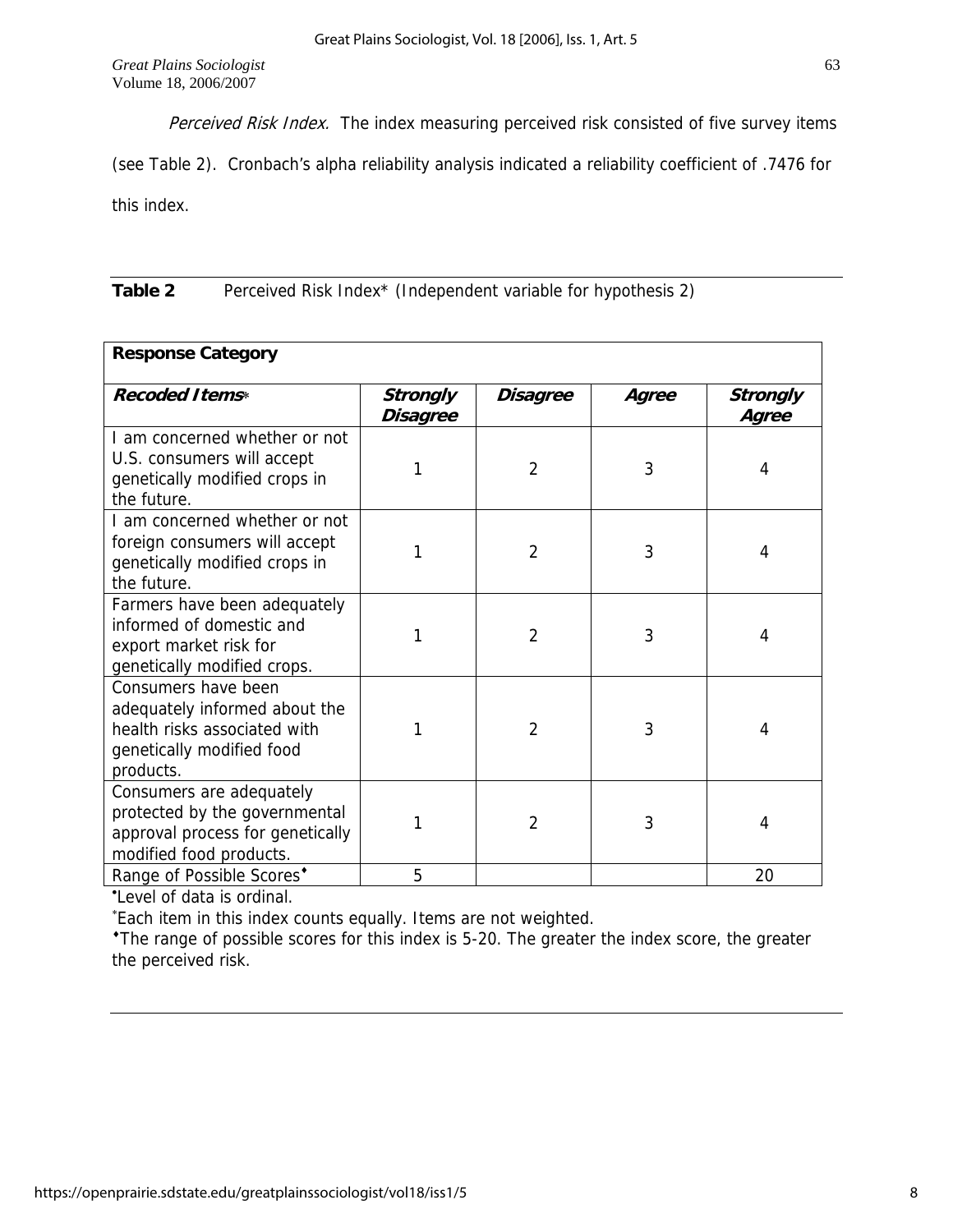Perceived Benefit Index. The index measuring perceived benefit consisted of three

survey items (see Table 3). Cronbach's alpha reliability analysis indicated a reliability coefficient of .6835 for this index.

**Table 3** Perceived Benefit Index\* (Independent variable for hypothesis 3)

| <b>Response Category</b>                                                                                                                         |                                    |                 |       |                          |  |  |  |  |
|--------------------------------------------------------------------------------------------------------------------------------------------------|------------------------------------|-----------------|-------|--------------------------|--|--|--|--|
| <b>Recoded Items*</b>                                                                                                                            | <b>Strongly</b><br><b>Disagree</b> | <b>Disagree</b> | Agree | <b>Strongly</b><br>Agree |  |  |  |  |
| The use of genetically modified<br>organisms will help solve the<br>problem of farm surpluses by<br>finding new uses for crops and<br>livestock. |                                    |                 | 3     |                          |  |  |  |  |
| Genetically modified seeds<br>increase crop yields.                                                                                              |                                    |                 | 3     |                          |  |  |  |  |
| Genetically modified seeds cut<br>operating expenses like<br>fertilizers and herbicides.                                                         |                                    |                 |       |                          |  |  |  |  |
| Range of Possible Scores <sup>*</sup>                                                                                                            | 3                                  |                 |       | 12                       |  |  |  |  |

• Level of data is ordinal.

∗ Each item in this index counts equally. Items are not weighted.

♦The range of possible scores for this index is 3-12. The greater the index score, the greater the perceived benefit.

## Data Analysis and Characteristics of the Sample

 Data were analyzed using the SPSS computer software program. Descriptive statistics were used to describe the characteristics of the sample and hypotheses were tested using Spearman's rho. Thirty-two percent of the producers' corn crops consisted of GM corn. The median level of education was some college or technical school training but no degree. The average age of the producers was 51.64 years, approximately 95 percent were male and approximately 99 percent identified their race as White.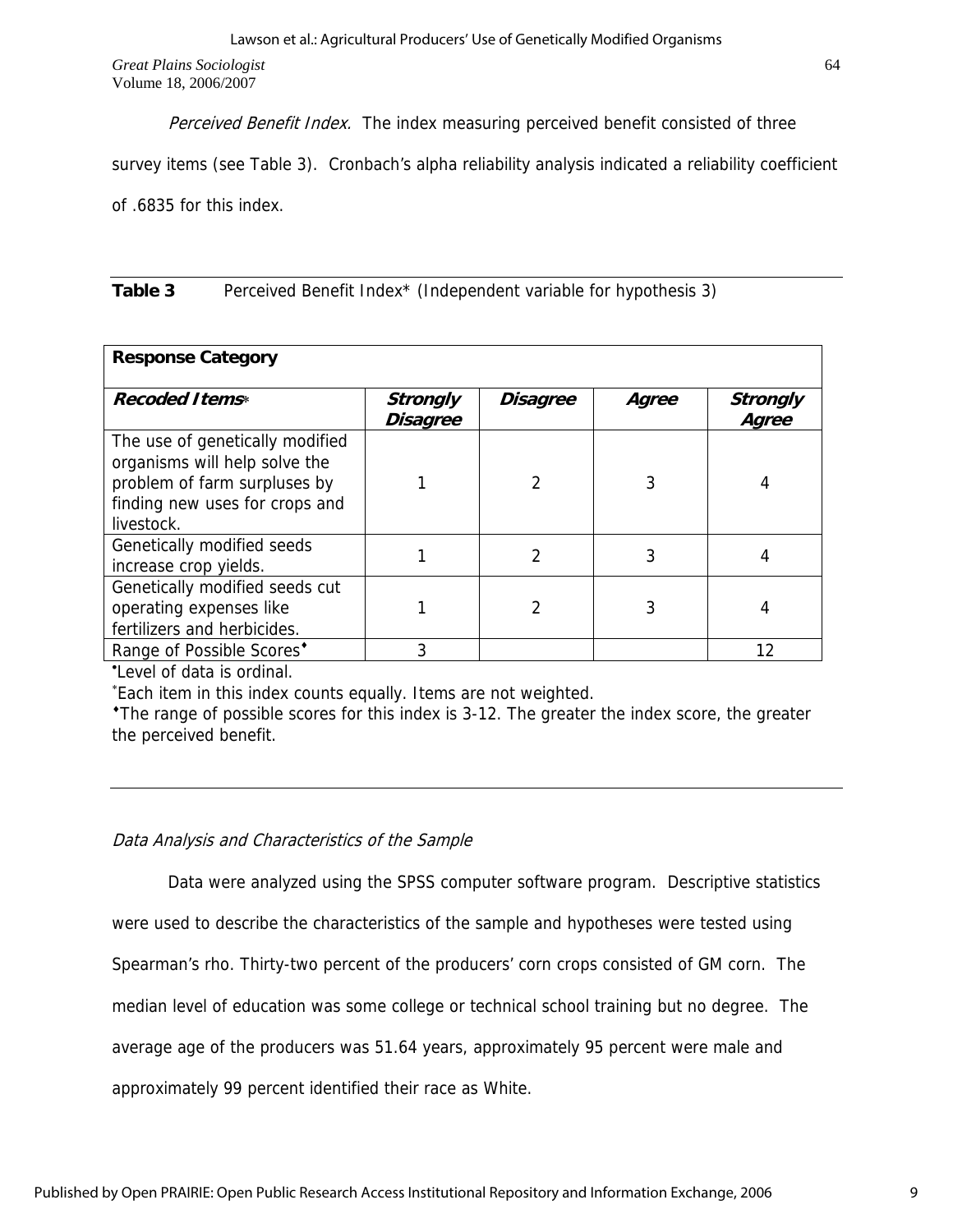## Results of Hypothesis Testing

The objective of this section is to provide the results of the tests of hypotheses. The decision to accept or reject the null hypothesis is provided. The magnitude and direction of associations are determined using Spearman's rho, and significance is determined with chisquared.

## Hypothesis One: Perceived Cost and GMO Use

 The following are the test results for hypothesis one: the greater the perceived cost by agricultural producers of using GMOs, the lower the proportion of GM corn acres planted. The results indicated a significant, moderate, negative association between perceived cost and proportion of GM corn acres planted (rho=  $-.226$ , p= .000, see Table 4). Based on these findings, the null hypothesis of no association is rejected. While association is not the same as causation, because of the statistical significance, for our population of agricultural producers, perceived cost might help explain decisions to not use GMOs.

## **Table 4** Measure of Association with Regard to Hypothesis 1: Proportion of GM Corn Acres Planted by Perceived Cost: 2002

| $H_R$                                                                          |     | Statistic   Independent | N   | Median   Range |       | Strength   P Value |      |
|--------------------------------------------------------------------------------|-----|-------------------------|-----|----------------|-------|--------------------|------|
| H1                                                                             | Rho | Perceived cost          | 234 | 9.00           | 23-81 | $-.226***$         | .000 |
| $p$ < .05 (one-tail test) $p$ < .01 (one-tail test) $p$ < .001 (one-tail test) |     |                         |     |                |       |                    |      |

## Hypothesis Two: Perceived Risk and GMO Use

The following are the test results for hypothesis two: the greater the perceived risk by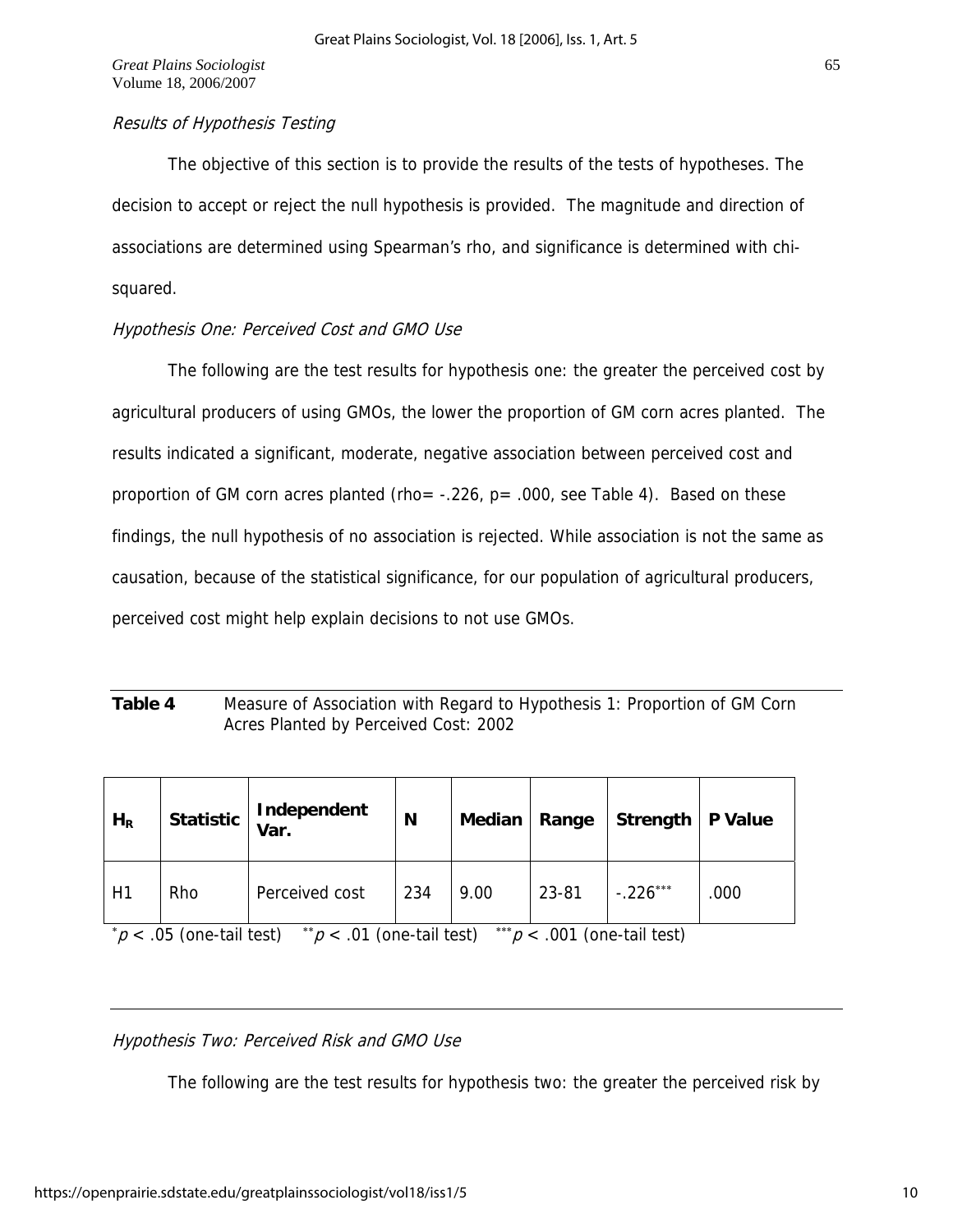agricultural producers of using GMOs, the lower the proportion of GM corn acres planted.

 The results indicated a significant, moderate, negative association between perceived risk and proportion of GM corn acres planted (rho=  $-.239$ ,  $p= .000$ , see Table 5). The null hypothesis of no association is rejected. For the population from which this sample was drawn, perceived risk might help explain decisions to not use GMOs.

| Table 5 | Measure of Association with Regard to Hypothesis 2: Proportion of GM Corn |
|---------|---------------------------------------------------------------------------|
|         | Acres Planted by Perceived Risk: 2002                                     |

| $H_R$          |     | Statistic   Independent                                                                                              | N   | <b>Median</b> | Range | Strength   P Value |      |
|----------------|-----|----------------------------------------------------------------------------------------------------------------------|-----|---------------|-------|--------------------|------|
| H <sub>2</sub> | Rho | Perceived risk                                                                                                       | 263 | 13.00         | 27-86 | $-.239***$         | .000 |
|                |     | * $\sim$ 0 $\sim$ $\sim$ 1.9 1.1.1 $\sim$ $\sim$ $\sim$ 04 $\sim$ 1.9 1.1.1 $\sim$ 1.8 $\sim$ 004 $\sim$ 1.9 1.1.1.1 |     |               |       |                    |      |

 $p$  < .05 (one-tail test)  $p$  < .01 (one-tail test)  $p$  < .001 (one-tail test)

## Hypothesis Three: Perceived Benefit and GMO Use

 The following are the test results for hypothesis three: the greater the perceived benefit by agricultural producers of using GMOs, the greater the proportion of GM corn acres planted.

 The results indicated a significant, moderate, positive association between perceived benefit and proportion of GM corn acres planted (rho = .229,  $p = .000$ , see Table 6). The null hypothesis of no association is rejected. Because of the statistical significance, for the population from which this sample was drawn, perceived benefit might help explain producers' decisions to use GMOs.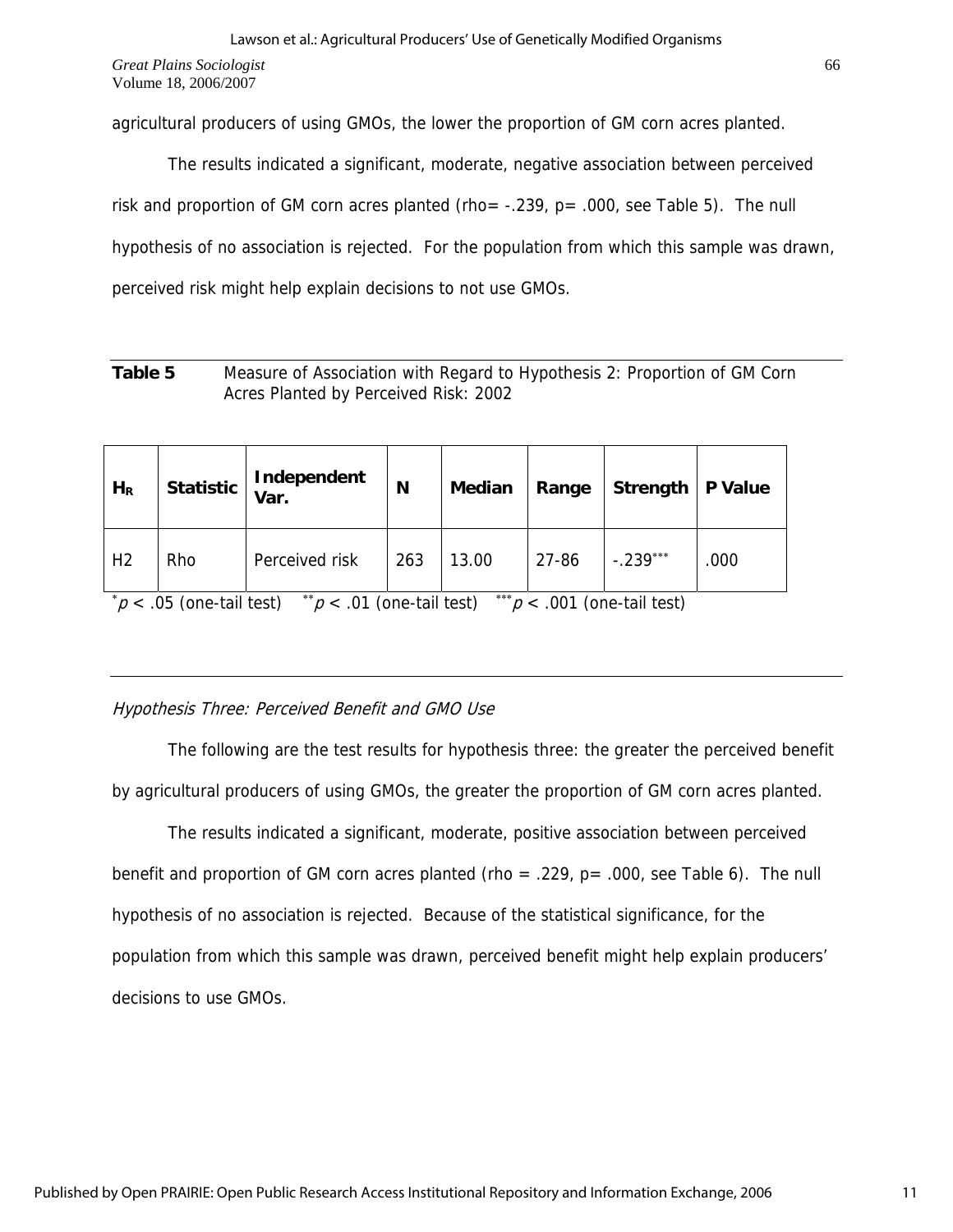## **Table 6** Measure of Association with Regard to Hypothesis 3: Proportion of GM Corn Acres Planted by Perceived Benefit: 2002

| $H_R$          | <b>Statistic</b> | Independent<br>Var.  | N   | Median | Range | Strength | P Value |
|----------------|------------------|----------------------|-----|--------|-------|----------|---------|
| H <sub>3</sub> | Rho              | Perceived<br>benefit | 232 | 8.00   | 22-89 | 229***   | .000    |

 $p$  < .05 (one-tail test)  $p$  < .01 (one-tail test)  $p$  < .001 (one-tail test)

## **Table 7** Measure of Association with Regard to Hypotheses: Proportion of GM Corn Acres Planted by Several Independent Variables: (2002)

| $H_R$          | <b>Statistic</b>          | Independent<br>Var.          | N   | Strength   | P<br>Value | <b>Decision on Null</b><br><b>Hypothesis</b><br>(No Association) |
|----------------|---------------------------|------------------------------|-----|------------|------------|------------------------------------------------------------------|
| H1             | Rho                       | Perceived cost               | 234 | $-.226***$ | .000       | Reject                                                           |
| H <sub>2</sub> | Rho                       | Perceived risk               | 263 | $-.239***$ | .000       | Reject                                                           |
| H <sub>3</sub> | Rho                       | Perceived<br>benefit         | 232 | $.229***$  | .000       | Reject                                                           |
|                | $p$ < .05 (one-tail test) | ** $p$ < .01 (one-tail test) |     | ***        |            | $p < .001$ (one-tail test)                                       |

## SUMMARY

 Null hypotheses one through three were rejected (see Table 7). For producers, the perception of cost and risk were significantly, negatively related to the proportion of GM corn acres planted, and perception of benefit was significantly, positively related to proportion of GM corn acres planted (see Table 7). For the population from which the sample was drawn, as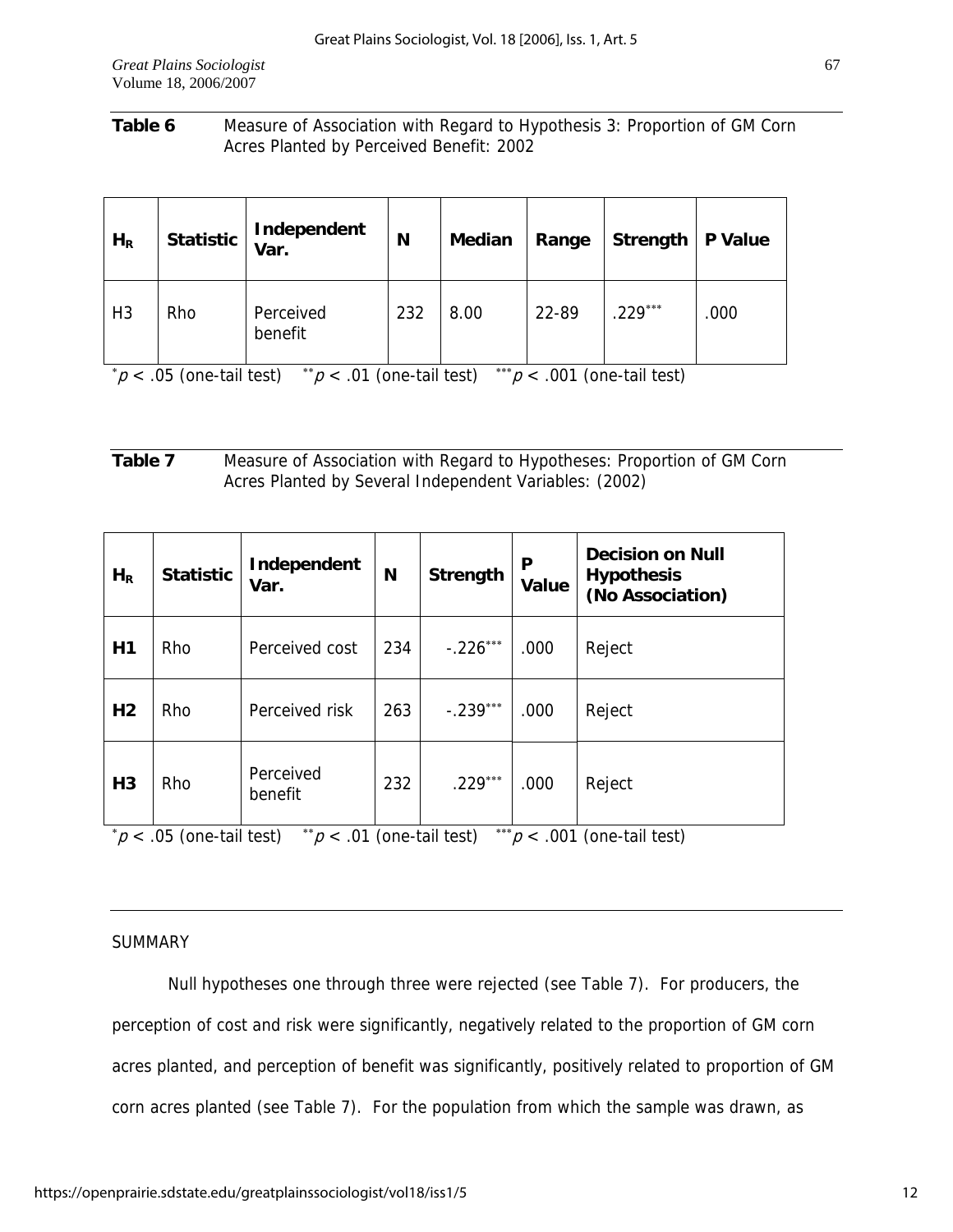measured by the indices in the current study, there was evidence to support that decisions to use GM corn are associated with the perception of the crop either being costly, risky, and beneficial.

#### **DISCUSSION**

#### Perceived Cost

 Some producers view GMO use as costly in the sense that such use is harmful because it increases farm surplus. While previous analyses indicated mixed results, it has been shown that some producers believe that GM crops worsen the perceived (Baldwin 2003) food surplus problem in the U.S. (ACGA 2000; Bessieres 2000; Lemaux 2001; Thompson 2000).

 Further, segregation has been shown to complicate the farming practice (Zarnstorff 2003). Segregation could require that producers ensure purity from the planting stage until the crop is sold (Zarnstorff); it could expose producers to lawsuits stemming from cross-pollination (ACGA 2000b); it could necessitate the use of documentation to verify segregation (Zarnstorff 2003); and it could necessitate the use of additional facilities to ensure that segregation takes place (Zarnstorff 2003). Previous analyses indicated that if GM crops had to be segregated from non-GM crops, many producers would plant fewer acres of the former crops (ACGA 2000b; Lawson et al. 2003a), or not plant GM crops at all (Lawson et al. 2003b).

 Additionally, previous analyses have indicated that some agricultural producers are very concerned about possible adverse health effects of GM food (NFFC 1999; NFFC 2001). While these findings are based on nonparametric analyses, it is likely that they hold beyond the current study's sample of producers. It is likely that the influence of the costs of GMOs on decisions to use GMOs would also be felt in the larger population. There is no reason to believe that the influence of such costs would affect producers in the population differently than in the sample.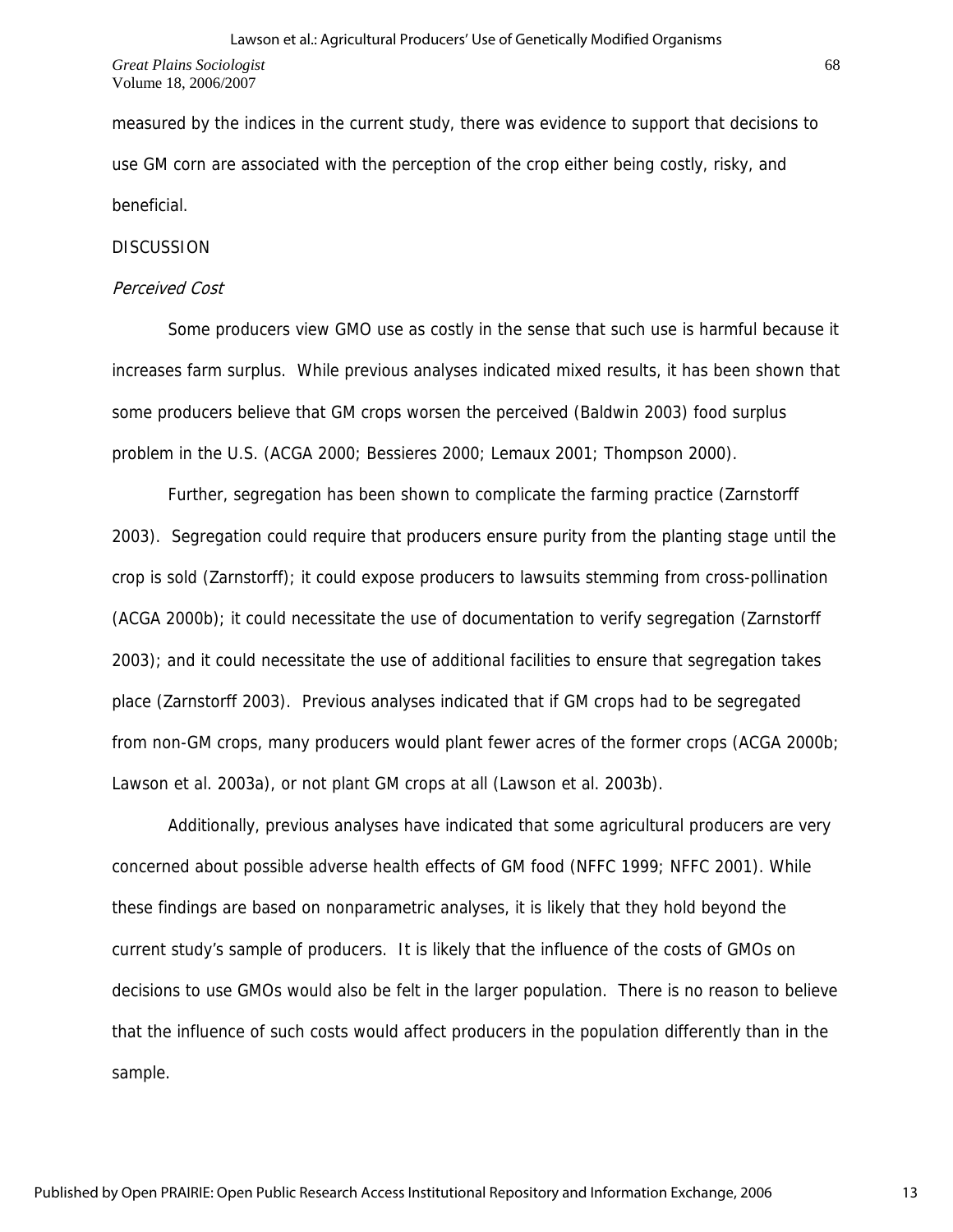## Perceived Risk

 Uncertainty and concern about the future acceptance of GM crops by U.S. and foreign consumers has been documented in previous analyses (ACGA 2001a; Darr and Chern 2002; Lawson et al. 2003b). The current findings supported Lawson et al.'s (2003b) finding that a majority of producers are concerned about domestic consumers' future acceptance of GM crops. The current findings also supported the fourteen-state ACGA survey that reported that a key reason for a de-adoption shift of GM corn varieties from 2000 to 2001 by Wisconsin farmers was to keep foreign markets open (ACGA 2001a). Further, there was support for Darr and Chern's (2002) finding that foreign market concerns play a role in a declining adoption rate of Bt-corn by Ohio grain farmers. This result was also a possible indication that agricultural producers agree with Goldberg's (2002) warning that producers must be well-informed about the risks of the domestic and export GMO market. It could be suggested that the results of hypothesis two indicated that producers believed that being uninformed about such risks and benefits was in itself a risk that decreased the proportion of GM corn acres planted.

 In terms of the significant, negative relationship between risk and proportion of GM corn acres planted, of particular relevance, given the measurement of risk in the current study, may again be that producers' value beneficence (Goreham et al. 2004). The risk index used in the current study included a measure indicating concern about whether foreign consumers would accept GM crops in the future. Goreham et al. (2004) measured producers' value of beneficence using, among others, an item concerning the promotion of GMOs in developing countries to improve incomes of small farmers and an item that indicated that GMOs should be promoted worldwide to produce more food for hungry people. It is possible that if producers, whose value preferences have been demonstrated by Goreham et al. (2004) to be partially characterized by beneficence as measured by the above items, are concerned that foreign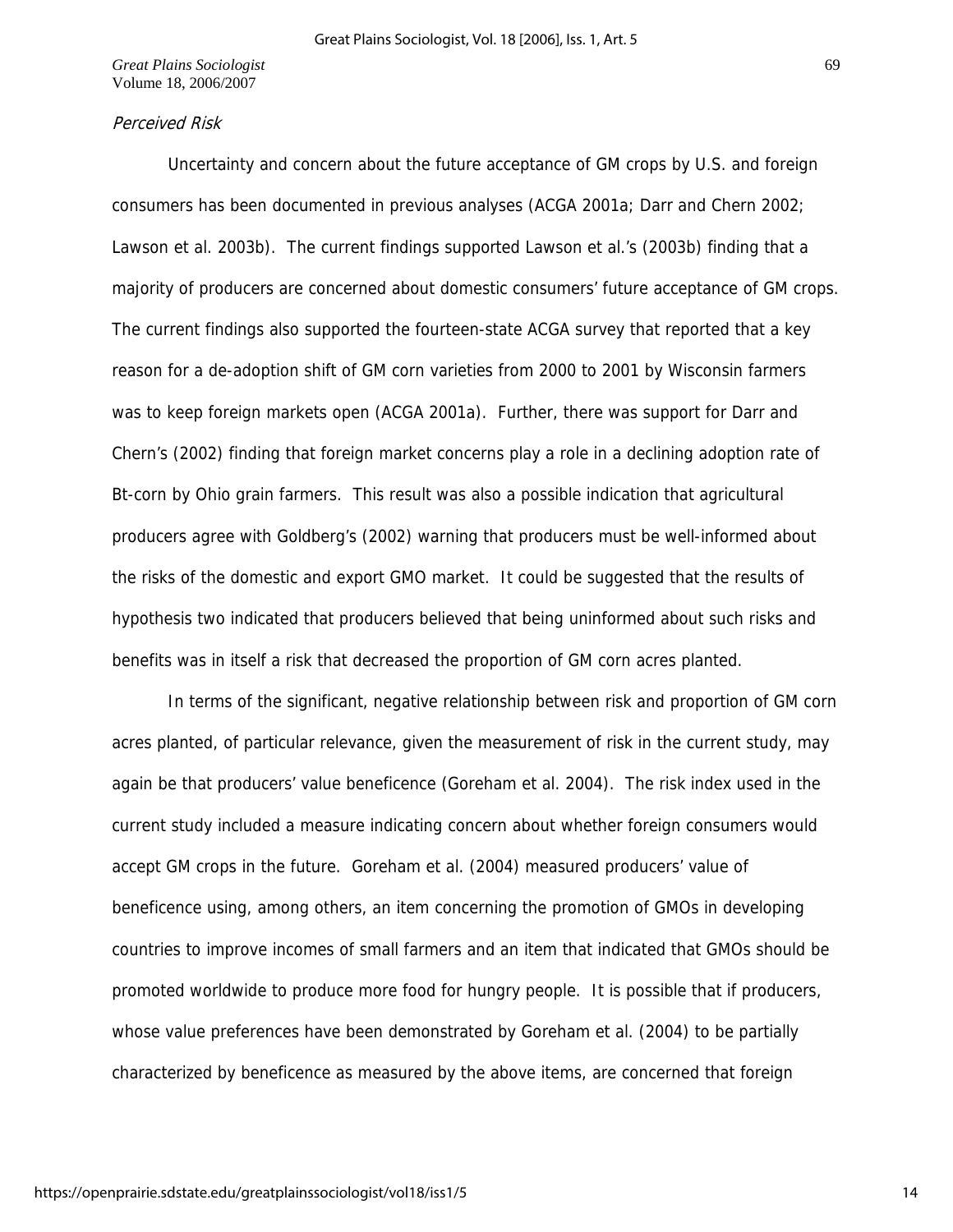consumers will not accept GM crops in the future, this may be a risk that promotes the decision to not use GM corn. If producers believe that foreign consumers will not accept GM crops, they might also believe that they should not be promoted in developing counties because the incomes of small farmers may not be improved. Also, hungry people, even in developing countries, will not benefit from GMOs if they do not accept them.

 It was not surprising that producers might have viewed health-related issues as a risk. This finding lent support to the NFFC's (1999) report that indicated that one of the main areas of concern that farmers have about GMOs are their health effects. This finding also supported the more recent NFFC (2001) finding that agricultural producers' attitudes toward GMOs are characterized by an extreme concern regarding their impact on human health. Findings of a recent analysis indicated that there was a demand by agricultural producers for an immediate assessment of the health effects of GMOs (NFFC 2001). Findings of recent analyses also indicated that agricultural producers believe that consumers are not adequately informed of the health risks of GMOs (Lawson et al. 2003a; Lawson et al. 2003b). When these findings are coupled with the finding that agricultural producers base their GMO planting decisions on ethical considerations (Lawson et al. 2003b), it was not surprising that health risks would be part of a risk index that was negatively associated with proportion of GM corn acres planted.

 These findings are based on nonparametric analyses. However, again, it is likely that they hold beyond the current study's sample of producers. It is likely that the influence of the risks of GMOs on decisions to use GMOs would also be felt in the larger population. There is no reason to believe that the influence of such risks would affect producers in the population differently than in the sample.

## Perceived Benefit

While some agricultural producers believe that GMOs exacerbate the proposed food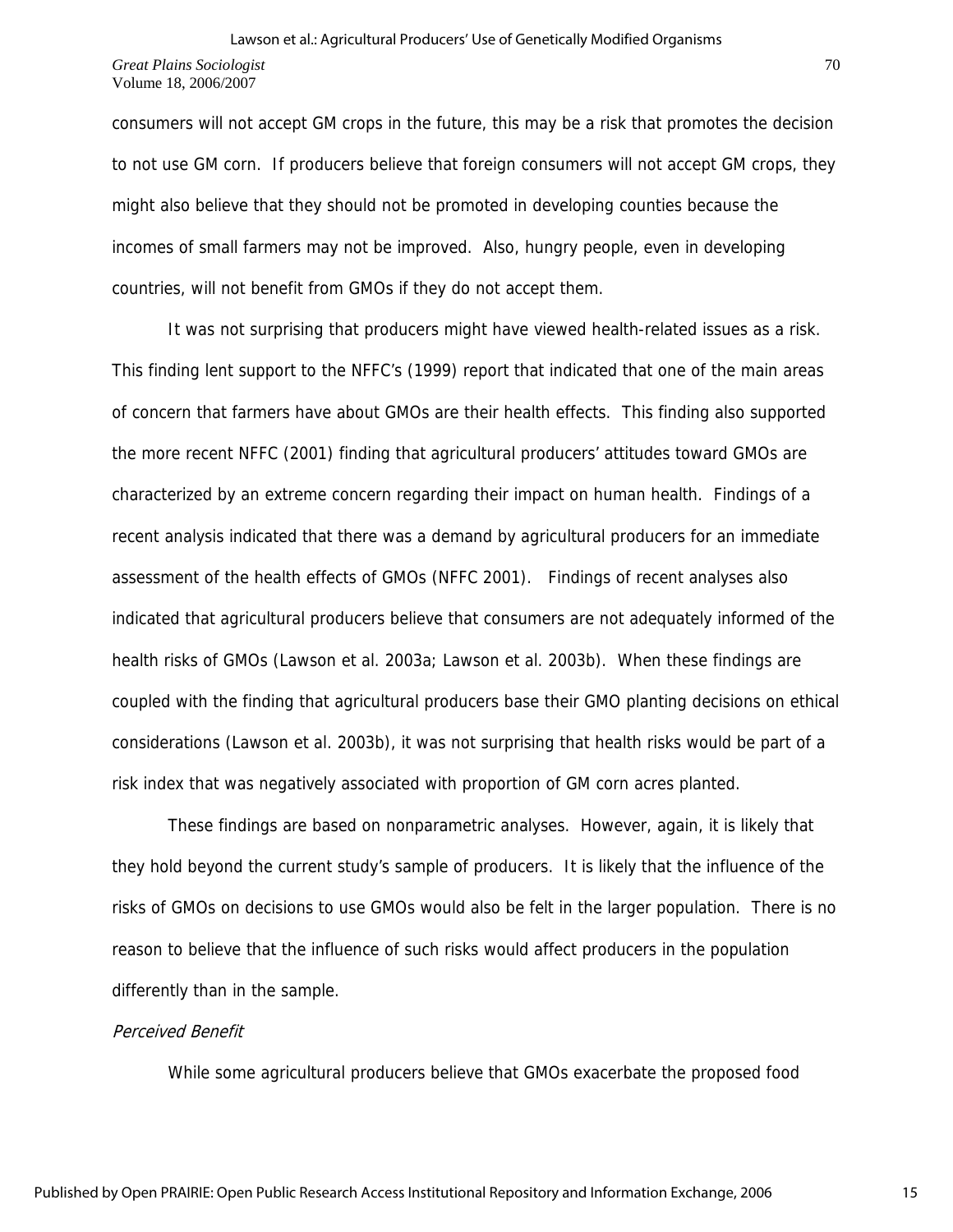surplus problem in the U.S. (Baldwin 2003) and therefore are costly, others believe that surplus crops can be profitable because they can be exported to third world countries to combat world hunger (Lemaux 2001; Thompson 2000). Many agricultural producers believe that GM crops will enable surplus to be exported to third world countries when before it could not. This is because surplus GM crops can consist of modifications that result in food that contains vitamins or nutrients that are severely lacking in the diets of the poor, and livestock that can be modified to, for instance, produce more milk (Thompson 2000). Also, some agricultural producers believe that GMOs will help solve the problem of farm surpluses by finding new uses for crops and livestock (Lawson et al. 2003b).

 This finding supported previous analyses that indicated that greater crop yields are a factor that increases the adoption of GMOs. According to agricultural producers, a major impact of GM crops is their ability to increase yields (Carpenter and Gianessi 2001; Lawson et al. 2003b), and analyses have supported this belief (Carpenter and Gianessi 2001; Conko 2003). A benefit of increased crop yields perceived by some producers is profitability (Lawson et al. 2003a). GM crops, such as Bt-corn, provide protection from insects that were before difficult to control, which resulted in billions of dollars lost to lower crop yields (Conko 2003). Results of the current study indicated support for previous analyses that have found that agricultural producers perceive increased crop yields as a benefit of GM crop use.

 Additionally, the current study's finding that perceived benefit was positively associated with GM corn acres planted, was not surprising when considering that the index included a of measure of decreased operating costs. This finding lent support to Darr and Chern's (2002) finding that decreased operating costs were the main benefit of GMO adoption. Also supported is the finding indicated in the NASS (2002) survey that agricultural producers based decisions to plant more acres of GM corn in 2002 than in 2001 because of lower operating expenses.

16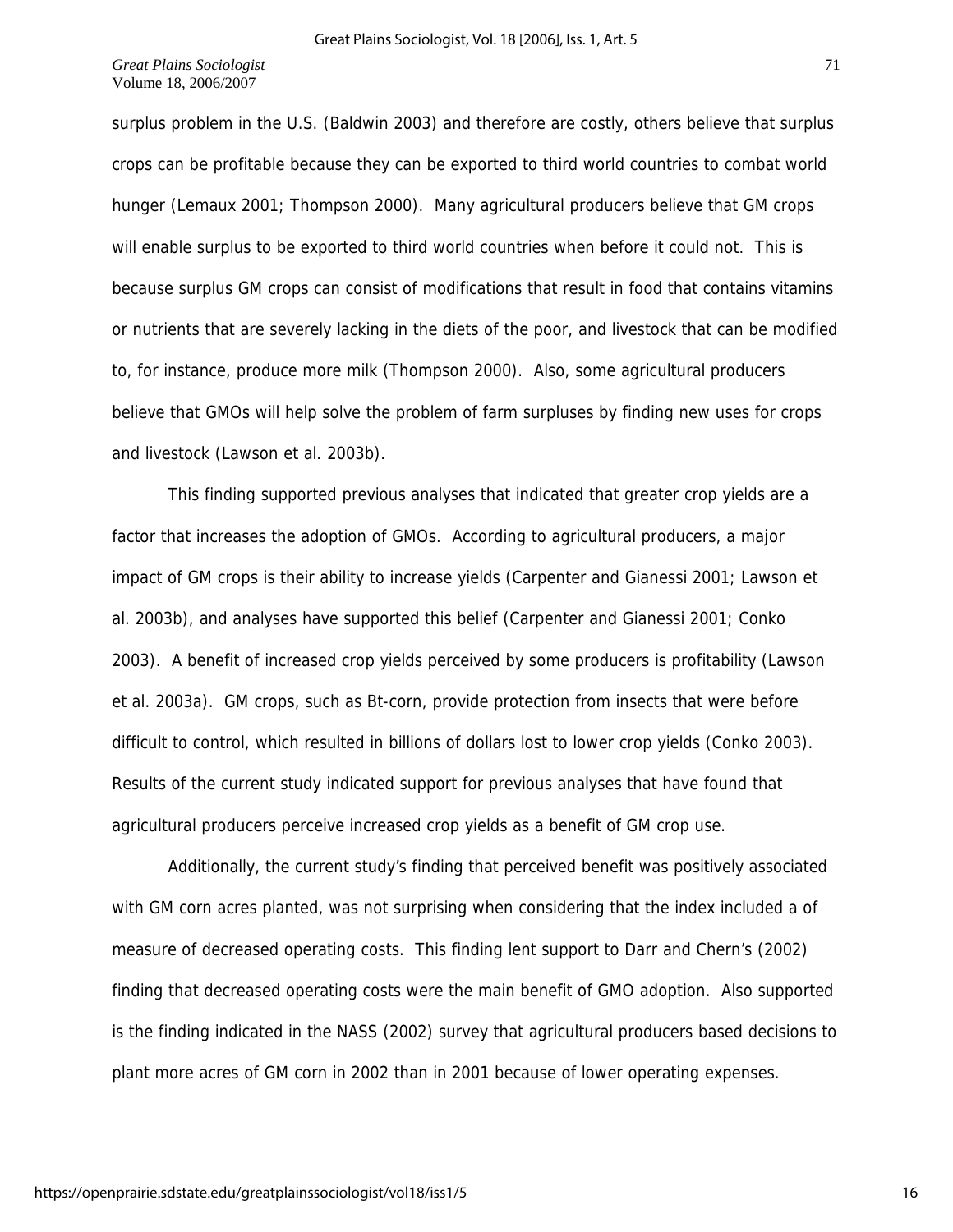Further, there was support for Chen et al. (2001) finding that a reduction (cut in operating costs) in overall herbicide need was a main reason that agricultural producers planned to increase future adoption of herbicide resistant GM crops. Support was also given to Lawson et al. (2003a), who found that agricultural producers believed they were better off financially planting GM seed because such seed cuts herbicide costs. Additionally, support was found for Fitzgerald (2003) and Lawson et al. (2003a), who found that a primary benefit of GM seeds according to agricultural producers is the belief that they help cut operating costs by reducing the need for fertilizer.

 While these findings are based on nonparametric analyses, it is likely that they hold beyond the current study's sample of producers. It is likely that the influence of the benefits of GMOs on decisions to use GMOs would also be felt in the larger population. There is no reason to believe that the influence of such benefits would affect producers in the population differently than in the sample.

#### WEAKNESSES

 This study contained several weaknesses. Results were based on a sample that was quite homogenous in terms of demographic characteristics. Additionally, the indices of the current study would have likely been improved if a measure of the impact that GMOs have on the environment had been included. Due to data limitations, the current study omitted the consideration by producers of what is probably considered a vital aspect of GMOs. By not including a measure of the impact that GMOs have on the environment, this was not considered in producers' assessments of cost, risk and benefit. Lastly, hypotheses one through three were tested without controls for possible confounding variables. Thus, while associations were examined, it is unknown what the independent effects of the independent variables on the dependent variable were.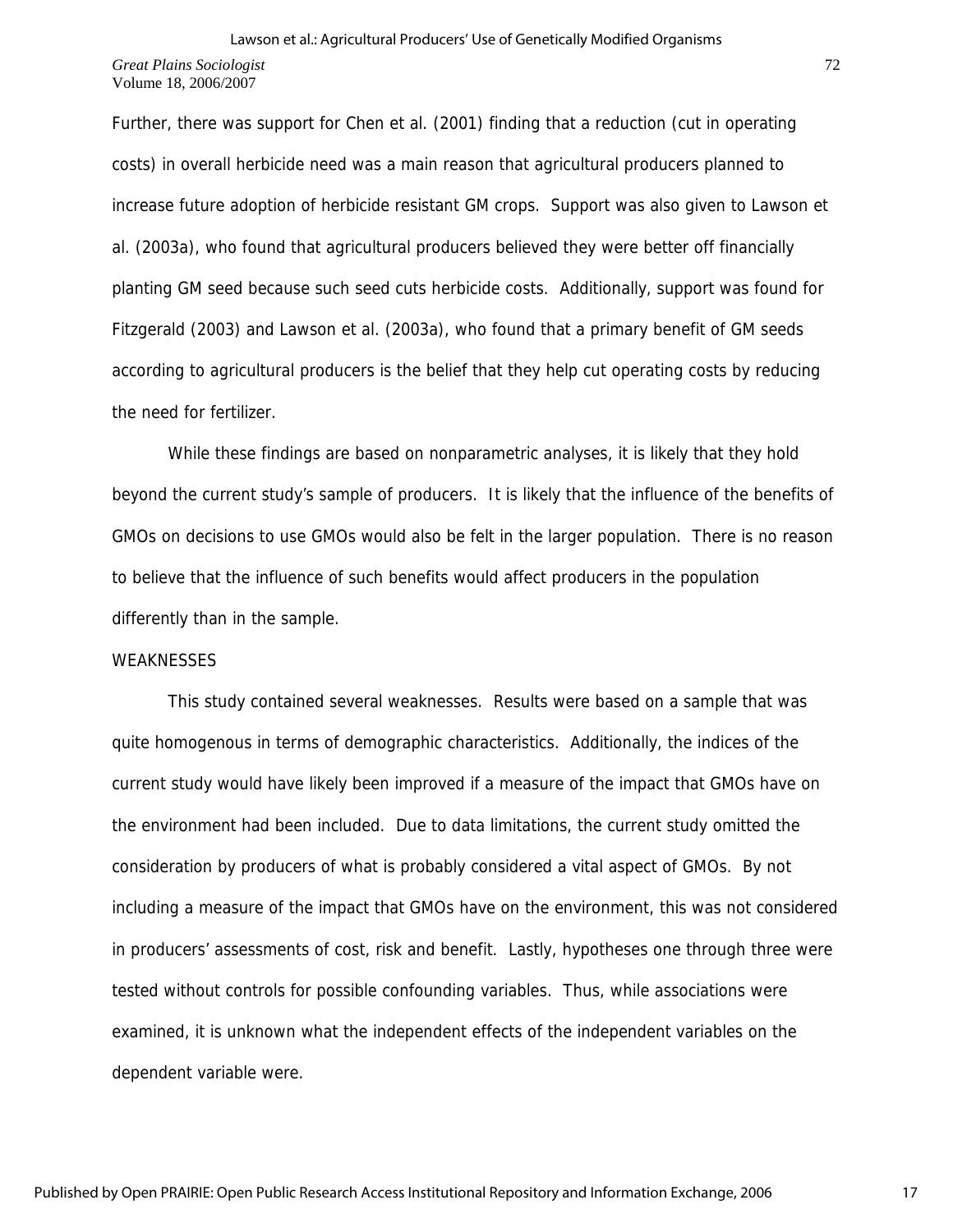## IMPLICATIONS OF RESEARCH FINDINGS

 This study attempted to add to the literature that addresses GMO use. The adoptiondiffusion model had guided previous research on GMO use, which explained factors related to the rate of GMO adoption. The current study tried to answer the call for an investigation of not only how quickly GMOs are being adopted, but also why they are being adopted. The rational choice theoretical framework provided an alternative approach to guide the investigation. Some evidence was found to support the idea that agricultural producers might assess cost, risk, and benefit when they decide to use or not use GMOs.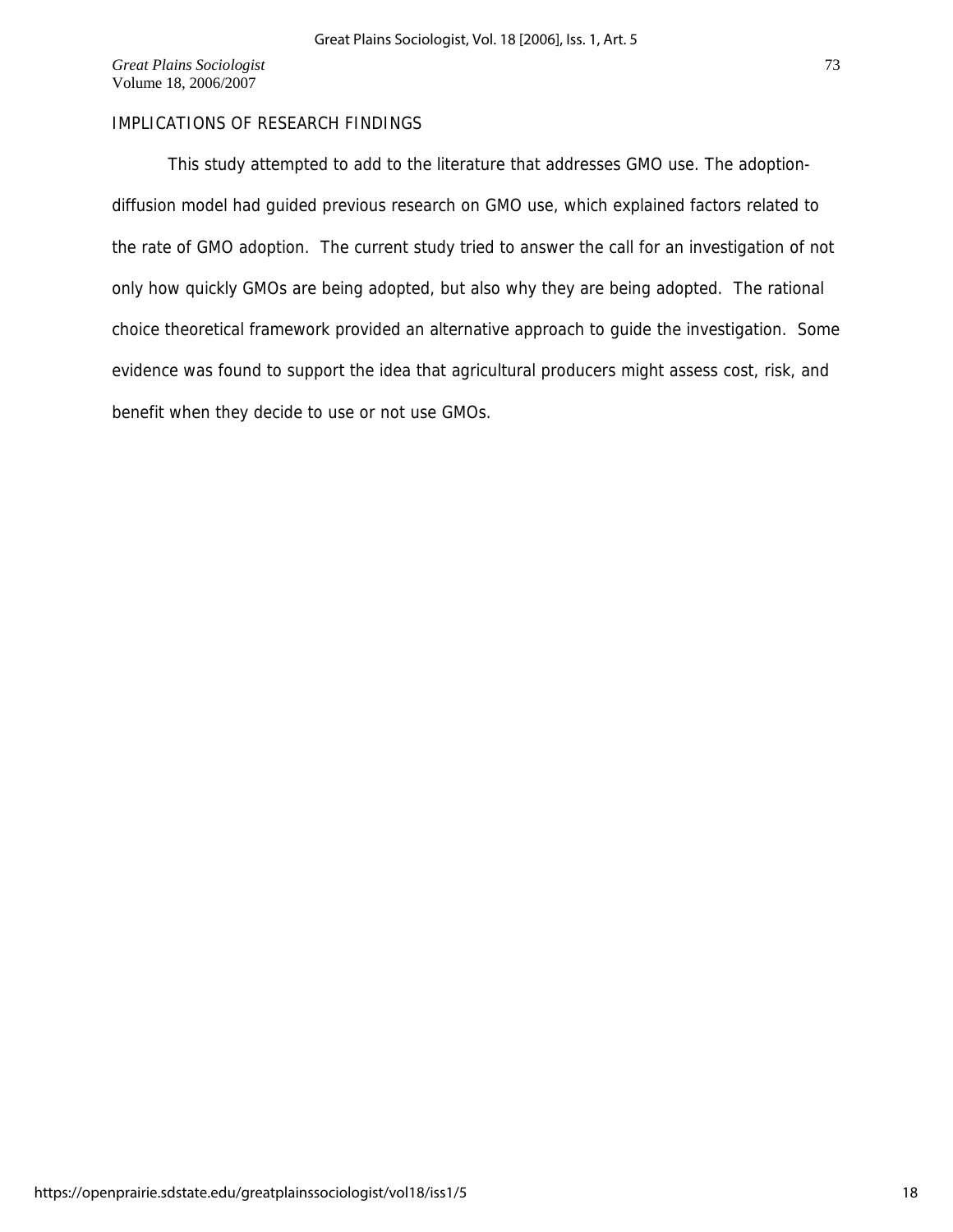#### REFERENCES

American Corn Growers Association. 2000. "Arrogance of U.S. Exporters and some Domestic Farm Organizations Ruins U.S. Farmers." Retrieved May 10, 2004 (http://www.acga.org/news).

American Corn Growers Association (a). 2001. "Grower Survey Shows Farmers

Report Planting Six Percent Fewer Acres of GMO Corn Varieties in 2001 Compared to

2000." Retrieved February 13, 2002

(http://www.organicconsumers.org/gefood/lesscorn717.cfm).

- American Corn Growers Association (b). 2001. "Results Show Considerable Concerns over Segregation and Liability and Support for Foreign Customer Choice." Retrieved February 13, 2001 (http://www.acga.org/news/2000/062200.htm).
- Baldwin, Nick. 2003. "America: The Land of Plenty." Retrieved on May 12, 2004 (http://www.agron.iastte.edu/).
- Barham, Bradford L. 1996. "Adoption of a politicized technology: rBST and Wisconsin dairy farmers." American Journal of Agricultural Economics 78:1056-1069.
- Barham, Bradford L. and Jeremy Foltz. 2002. "rBST adoption in the United States: that was the juggernaut...that wasn't." Choices: The Magazine of Food, Farm and Resource Issues 17:15-22.
- Barkema, Alan D. 2000. "U.S. Agriculture's Trade Prospects." The Main Street Economist. Retrieved May 27, 2004 (http://www.mainstreeteconomist.com/).
- Carpenter, Janet and Leonard Gianessi. 2001. "Herbicide Tolerant Soybeans: Why Growers are Adopting Roundup Ready Varieties." Agbioforum 2(2). Archived at: (www.agbioforum.org).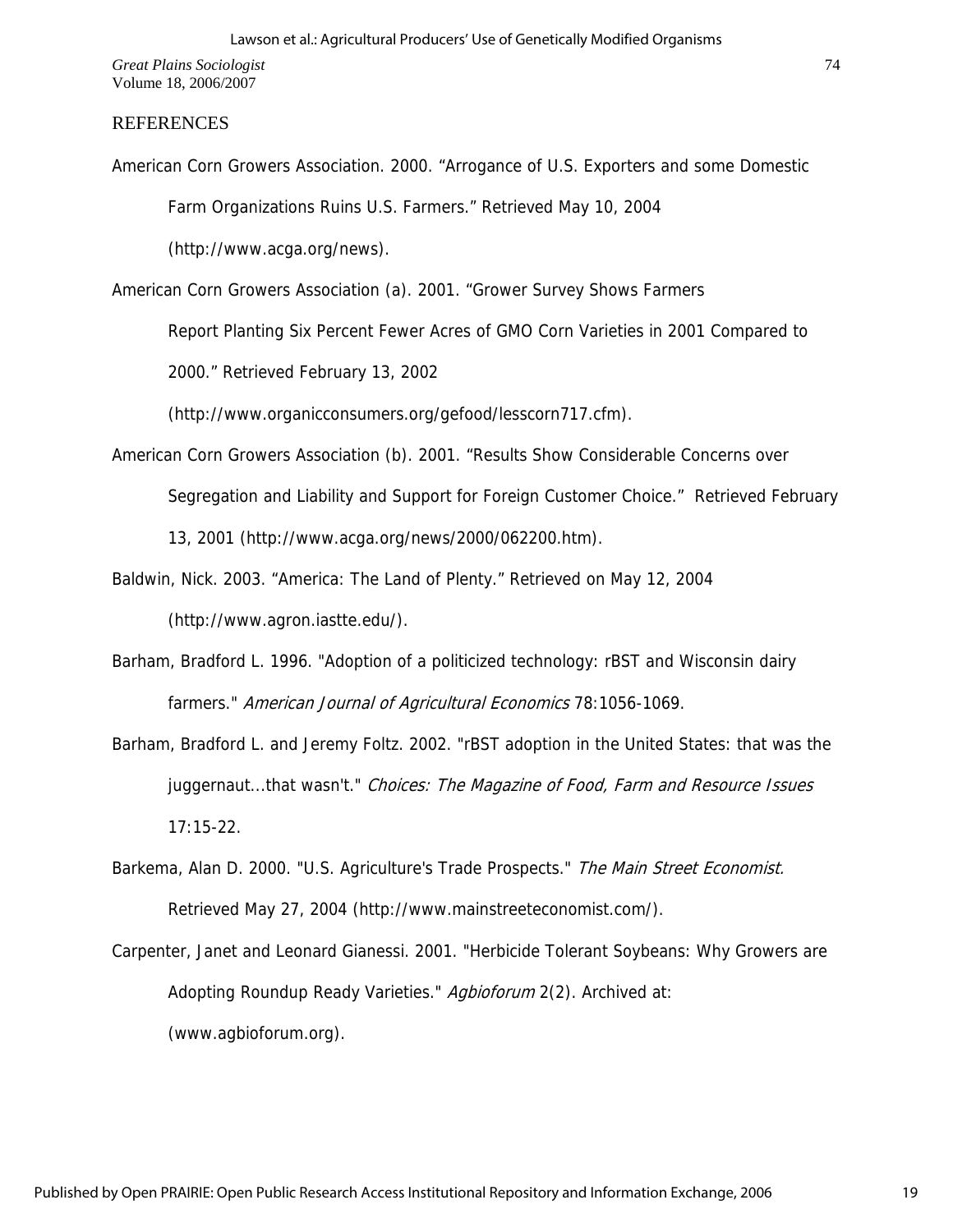- Chandler, David L. 2000. "Down on the Farm." Boston Globe. Retrieved on June 12, 2004 (http://www.mindfully.org/GE/Down-On-Farm-Biotech.htm).
- Chen, Lucy, Bradford L. Barham, and Frederick H. Buttle. 2001. "Update on the Adoption and De-Adoption of GMO Varieties in Wisconsin." Wisconsin Farm Research Summary 6.
- Christison, Bill. 1998. "Family Farmers Warn of Dangers of Genetically Engineered

Crops." In Motion Magazine. Retrieved February 13, 2002

(http://www.inmotionmagazine.com/genet1.html).

Coleman, James S. 1990. Foundations of Social Theory. Cambridge: Belknap Press.

Conko, Gregory. 2003. "The Benefits of Biotech." Pp. 1-13 in The Boons of Biotech. Edited by Bishop Grewell and Clay Landry. Lafayette. Purdue University Press.

Darr, David A. and Wen S. Chern. 2002. "Analysis of Genetically Modified Organism Adoption by Ohio Grain Farmers." Pp. 1-32 in Agricultural Biotechnology: New Avenues for Production, Consumption and Technology Transfer. Italy.

- Fitzgerald, Sara J. 2003. "Putting the EU in Its Place: Why Filing a GMO Case with the WTO is Crucial." Policy Research and Analysis. Retrieved June 3, 2004 (http://www.heritage.org/research/europe/em855.cfm).
- Foltz, Jeremy D. and Hsiu-Hui Chang. 2002. "The adoption and profitability of rBST on Connecticut dairy farms." American Journal of Agricultural Economics 84:1021-1043.
- Goldberg, Gary. 2002. "Good for the Farmer?" American Corn Growers Association. Retrieved on May 2, 2004

(http://www.mindfully.org/GE/American-Corn-Growers-Assoc.html).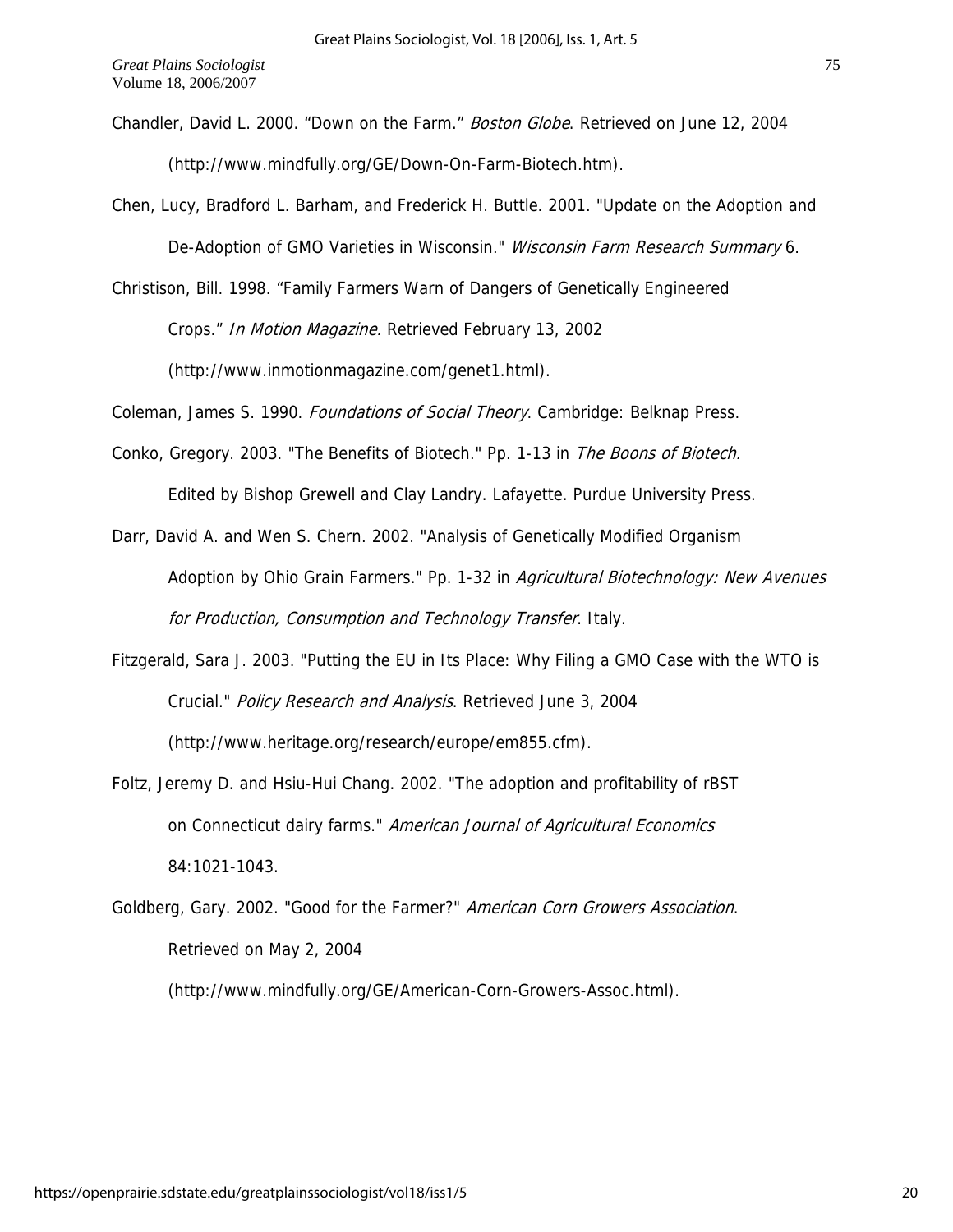Goreham, Gary A., Youngs, George, A., Jr., Hess, Donna J., and Steven Sapp. "Ethical Principles Used by Farmers Regarding Their Use of Genetically Modified Organism." Paper presented at the annual meeting of the Rural Sociological Society, Sacramento, CA. August 2004.

Hechter, Michael. 1987. Principles of Group Solidarity. Berkeley: University of California Press.

- Krebs, A.V. 2000. "Farmers, National Family Farm Coalition Launch Monsanto Price-Fixing, Anti-Trust Suit." The Agribusiness Examiner 60:1-7.
- Lawson, Michael E., Stover, Ronald G., and Donna J. Hess. 2003a. "A Sociological Investigation of Attitudes and Practices Regarding Agricultural Biotechnology." The Great Plains Sociologist Vol. 15, No. 1:1-13.
- Lawson, Michael E., Stover, Ronald G., Hess, Donna J. and Gary A. Goreham. 2003b. "Agricultural Biotechnology and the Midwestern Agricultural Producer." Published on South Dakota State University's Rural Life Census Data Center Web Page. (http://sdrurallife.sdstate.edu/). (Link to: "Biotech Producers' Survey").
- Lemaux, Peggy G. 2001. "Nudging Mother Nature: The Promise and Reality of Ag. Biotech for Farmers." Retrieved on May 11, 2004 (http://ucbiotech.org/resources/biotech/talks/pipeline/4/sandieg.html).
- Light, Julie. 2000. "Seeds of Resistance: Grassroots Activism vs. Biotech Agriculture." CropWatch. Retrieved February 14, 2002

(http://www.corpwatch.org/issues/PID.jsp?articleid=572).

National Agricultural Statistics Service. 2002. USDA Statistical Bulletins. Retrieved February 15, 2002 (http://usda.mannlib.cornell.edu/reports/general/sb/).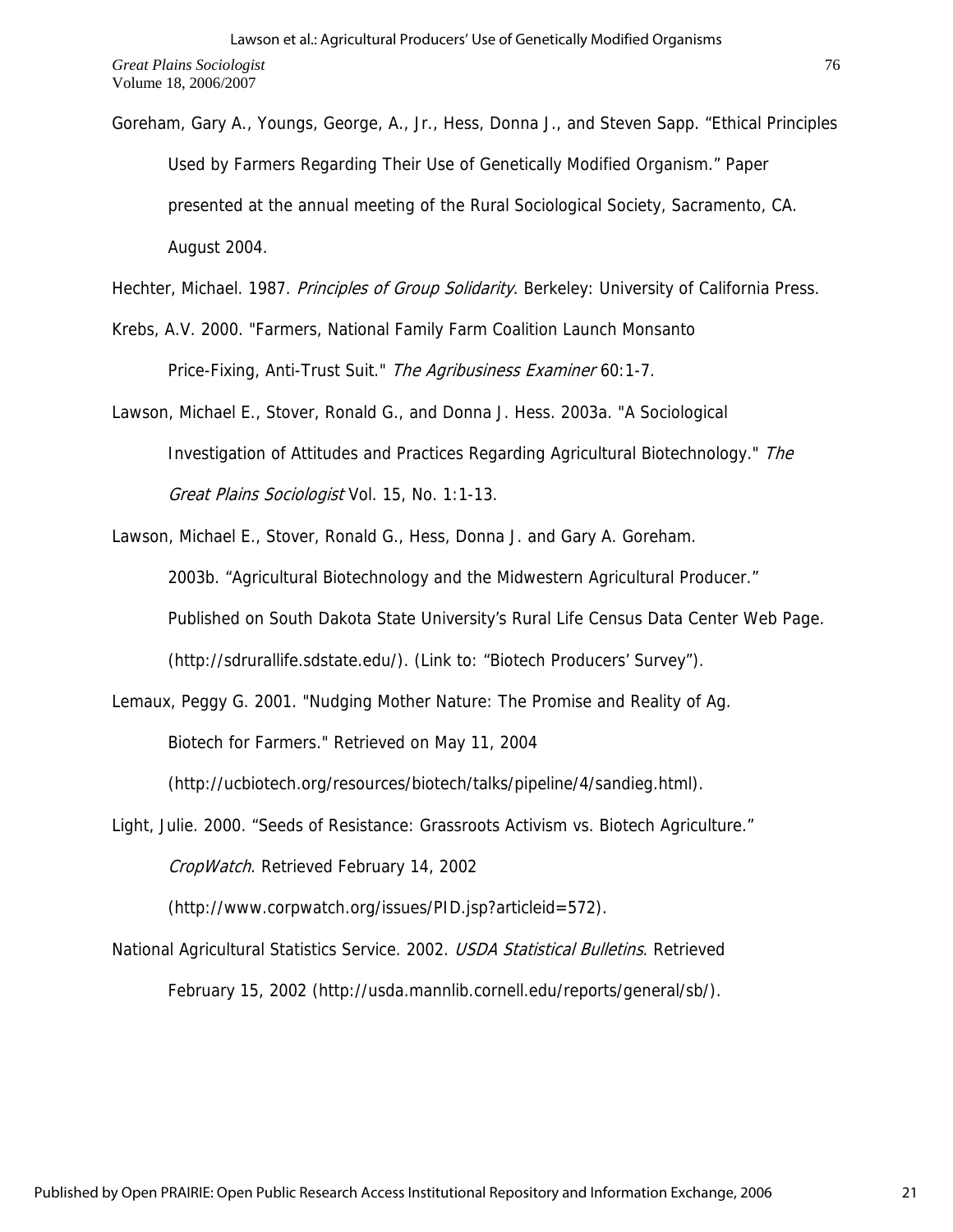National Family Farm Coalition. 1999. "Statement of Bill Christison, President--

National Family Farm Coalition." Retrieved June 11, 2004

(http://www.psrast.org/usfarmlawst.html).

National Family Farm Coalition. 2001. "Farmers' Declaration on Genetic Engineering in Agriculture." Retrieved February 13, 2002 (http://www.nffc.net/bio1.htm).

Nelson, Carl H. 2001. "Risk Perception, Behavior, and Consumer Response to Genetically Modified Organisms." American Behavioral Scientist 44(8):1371-1388.

- Oberschall, Anthony R. 1994. "Rational Choice in Collective Protests." Rationality and Society 6(1): 79-100.
- Saltiel, John, James W. Bauder, and Sandy Palakovich. 1994. "Adoption of Sustainable Agricultural Practices: Diffusion, Farm Structure, and Profitability." Rural Sociology 59:333-349.
- Shanahan, James, Scheufele, Dietram, and Eunjung Lee. 2001. "Attitudes about Agricultural Biotechnology and Genetically Modified Organisms." Public Opinion Quarterly 65:267-281.
- Thompson, Larry. 2000. "Are Bioengineered Foods Safe?" U.S. Food and Drug Consumer Magazine. January-February: 22-28.
- Turner, Jonathan, H. 1991. The Structure of Sociological Theory. 5<sup>th</sup> Edition. Belmont: Wadsworth Publishing Company.

Interdependence." Pp. 1-13 in The Social Risks of Agriculture: Americans Speak Out on Wimberley, Ronald C. 2002. "Social, Agricultural, and Environmental Food, Farming, and the Environment. Edited by Ronald C. Wimberley et al. Westport: Praeger Publishers.